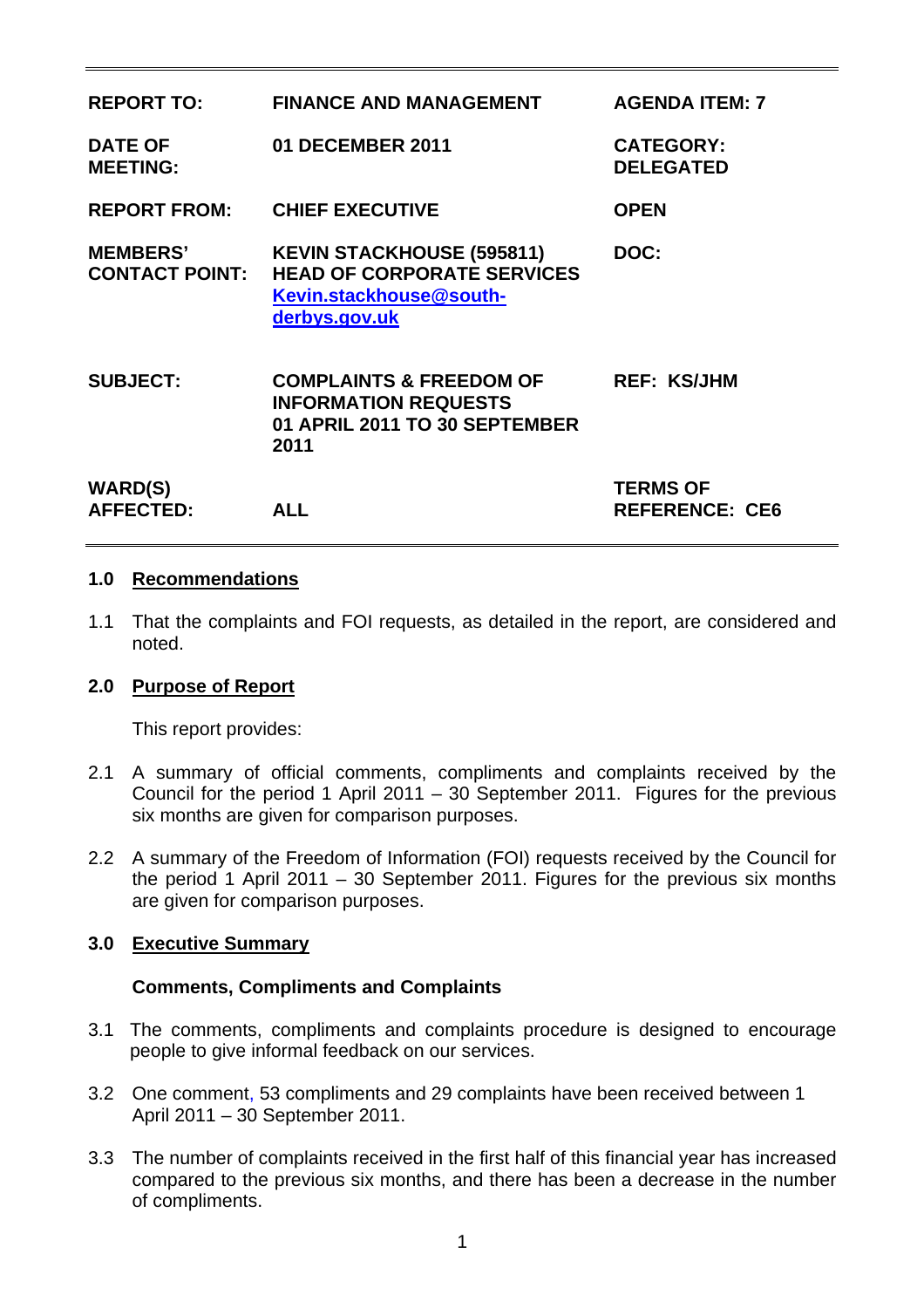3.4 Members are informed when a complaint is received relating to their ward. This is for information purposes only.

#### **Freedom of Information**

3.5 South Derbyshire District Council is committed to making itself more open. A large amount of information is already available to the public, through our website or through our offices and at local libraries**.** 

#### **Publication Scheme**

- 3.6 Under the Freedom of Information Act, South Derbyshire District Council has a duty to adopt and maintain a Publication Scheme describing:
	- The classes of information it publishes
	- How and where such information is published (e.g. website, paper copy, etc.) and
	- Whether or not a charge is made for such information

The purpose of a Publication scheme is to let everyone know what information will be automatically or routinely published by the Council and to ensure that a significant amount of information is available to the public, without the need for a specific request to be made.

In line with guidance from the Information Commissioner's Office, the scheme has recently been updated and the new version is available from the Website at [www.south-derbys.gov.uk](http://www.south-derbys.gov.uk/).

3.7 A total of 218 Freedom of Information requests have been received between 1 April 2011 – 30 September 2011. This is an increase of 46 over the corresponding period for 2010/11 and an increase of one over the previous six months.

#### **4.0 Background**

- 4.1 The Comments, Compliments and Complaints customer leaflet and procedure is available for download from the Website at www.south-derbys.gov.uk, or can be completed using an electronic form.
- 4.2 The aim of The Freedom of Information Act 2000, which came into force on 1<sup>st</sup> January 2005, is to extend the right to allow public access to information that the Council holds.

### **5.0 Detail**

#### **Comments**

5.1 One comment has been received over the past six months. Any comments received are carefully considered and, if appropriate, are investigated under the complaints procedure.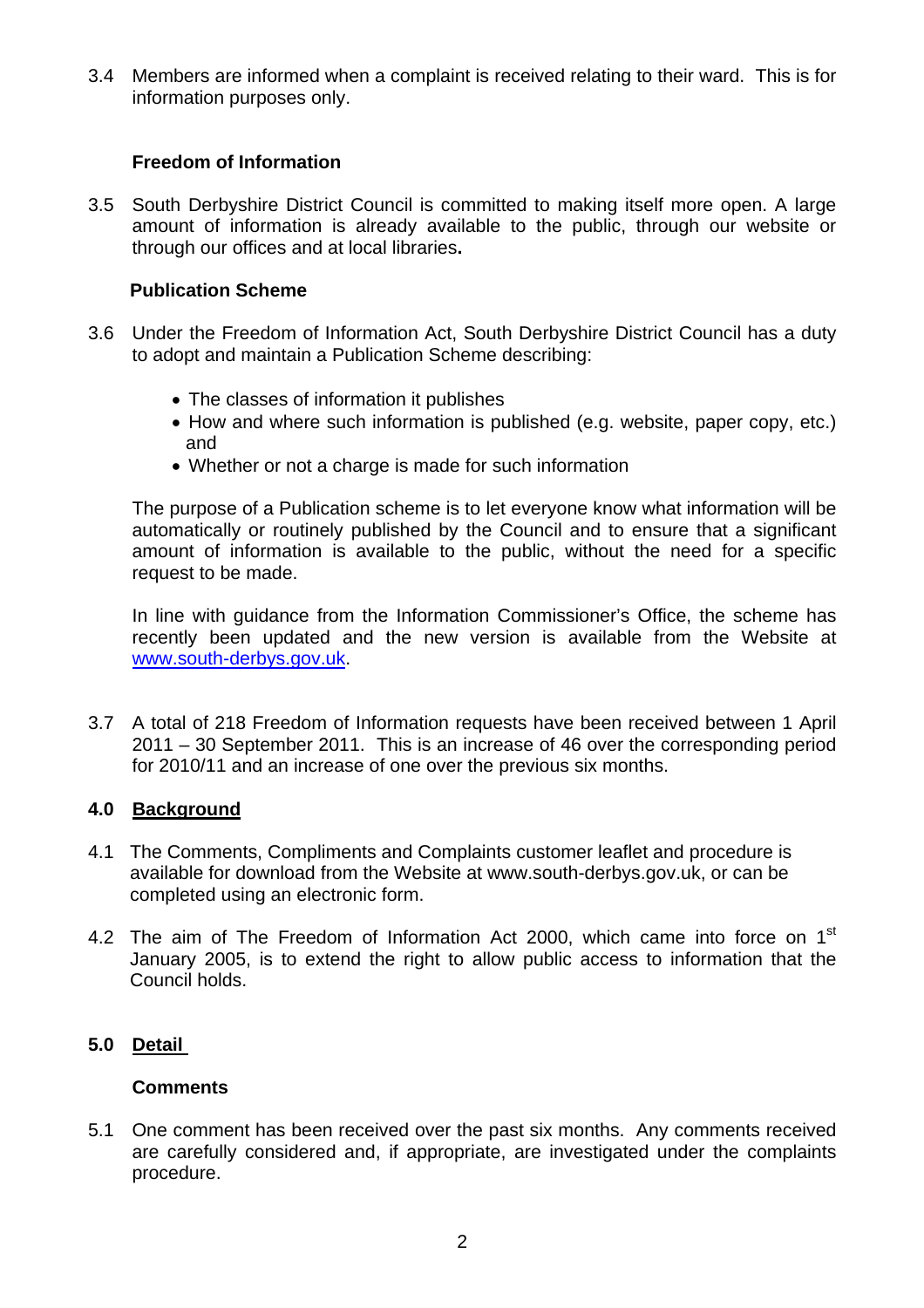| <b>Division</b>          | 1 October $2010 - 31$<br><b>March 2011</b> | 1 April 2011 – 30<br>September 2011 |
|--------------------------|--------------------------------------------|-------------------------------------|
| <b>Planning Services</b> |                                            |                                     |
| 'otal                    |                                            |                                     |

### **Compliments**

5.2 The table below compares the number of compliments received for the first half of 2011/2012 against the second half of 2010/2011. Compliments generally relate to the quality of the service provided and/or actions of individuals.

| <b>Division</b>                      | 1 October 2010 - 31<br><b>March 2011</b> | 1 April 2011 - 30<br>September 2011 |
|--------------------------------------|------------------------------------------|-------------------------------------|
| <b>Customer Services</b>             | 8*                                       | $13*$                               |
| <b>Environmental Services</b>        | $2^*$                                    | $2^*$                               |
| Planning                             | 44                                       | 36                                  |
| Housing                              | 11                                       |                                     |
| Leisure and Community<br>Development |                                          |                                     |
| Corporate                            |                                          |                                     |
| Total                                | 65                                       | 53                                  |

\* This indicates where one compliment has referred to two separate divisions

#### **Complaints**

5.3 The table below compares the number of official complaints received

|                            | 1 October 2010 - 31<br><b>March 2011</b> | 1 April 2011 - 30<br>September 2011 |
|----------------------------|------------------------------------------|-------------------------------------|
| <b>Resolved at Stage 1</b> |                                          | 22                                  |
| Stage 1 still ongoing      |                                          |                                     |
| Resolved at Stage 2        |                                          |                                     |
| Stage 2 still ongoing      |                                          |                                     |
| Complaint withdrawn        |                                          |                                     |
| <b>Total received</b>      | 18                                       | 29                                  |

5.4 The 29 complaints received can be broken down as follows

| <b>Division</b>               | 1 October 2010 - 31<br><b>March 2011</b> | 1 April 2011 - 30<br>September 2011 |
|-------------------------------|------------------------------------------|-------------------------------------|
| <b>Planning Services</b>      | b                                        | 8*                                  |
| Housing                       |                                          |                                     |
| <b>Customer Services</b>      |                                          |                                     |
| (including Revenue)           |                                          |                                     |
| <b>Environmental Services</b> | ⁄1*                                      |                                     |
| Legal and Democratic          |                                          |                                     |
| Leisure and Community         |                                          | 5*                                  |
| <b>Corporate Services</b>     | $4*$                                     |                                     |
| Total                         | 18                                       | 29                                  |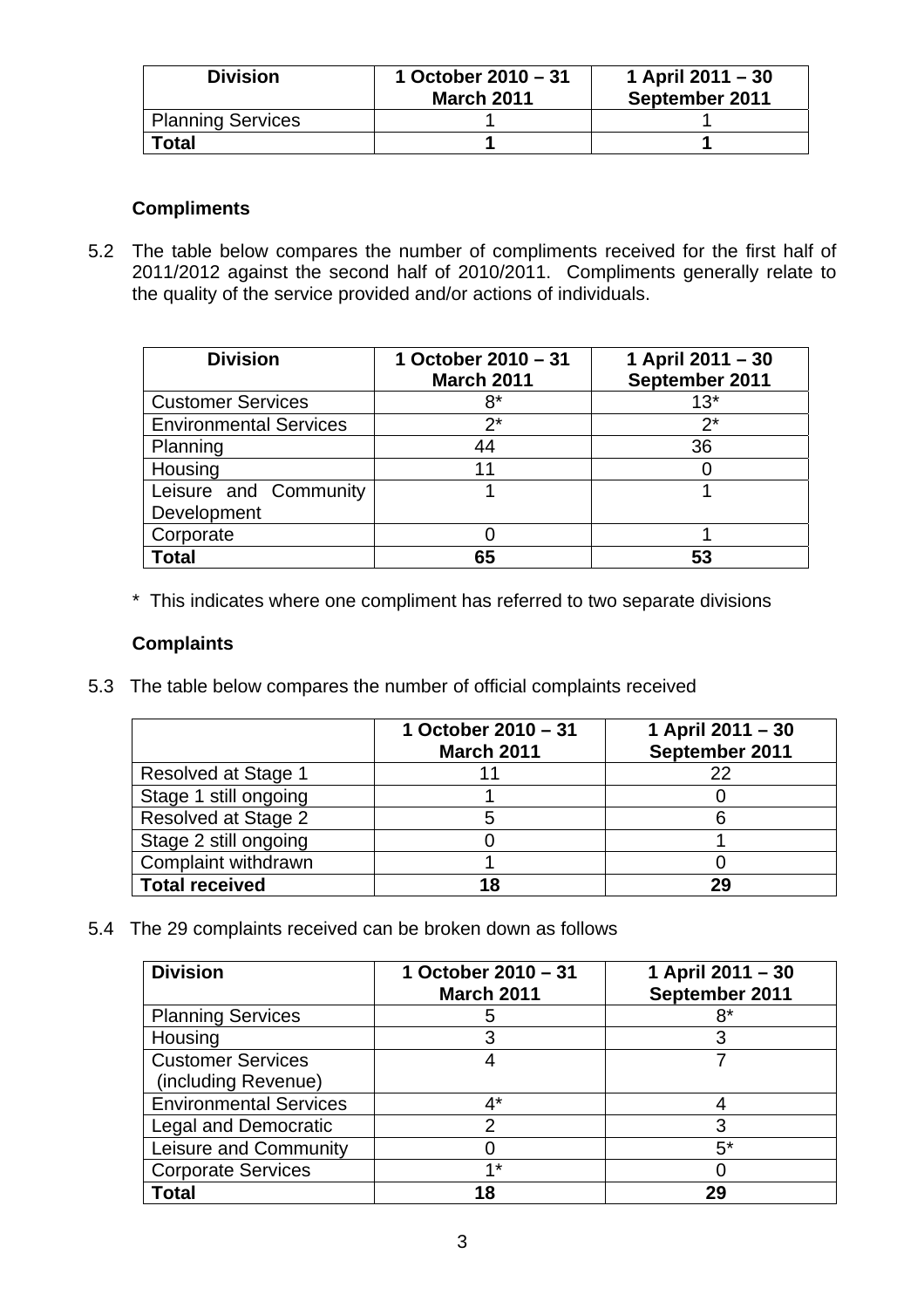- \* This indicates where one complaint has referred to two separate divisions
- 5.5 For comparison, the table below shows the total number of complaints over the last three complete years

| <b>Division</b>               | 2008/09 | 2009/10 | 2010/11 | 2011/12 |
|-------------------------------|---------|---------|---------|---------|
|                               |         |         |         | to date |
| <b>Planning Services</b>      | 13      | 20      | 9       | $8*$    |
| Housing                       | 10      | $11*$   | $12*$   | 3       |
| <b>Customer Services</b>      | 8       | $19*$   | $14*$   |         |
| (including Revenue)           |         |         |         |         |
| <b>Environmental Services</b> | 5       | 7*      | $14*$   |         |
| <b>Legal and Democratic</b>   | 5       | $3^*$   |         | 3       |
| <b>Finance and Property</b>   |         |         |         |         |
| Leisure and Community         | 4       | 8       |         | $5^*$   |
| <b>Corporate Services</b>     |         |         | $4*$    |         |
| <b>Total</b>                  | 45      | 67      | 51      | 29      |

- \* This indicates where one complaint has referred to two separate divisions
- 5.6 The schedule, giving details of the comments, compliments and complaints received, actions taken and improvements made is attached at **Annexe A.**

NB On the schedule there is a column headed 'Resultant Action' which shows any changes/improvements made as a result of the complaint. It is not always relevant for resultant action to be taken. If a complaint is not as a result of incorrect procedures or working practices then resultant action is not always appropriate.

- 5.7 A questionnaire is sent to each Head of Service following a complaint. This will give details of actions taken and improvements made as a consequence of a complaint.
- 5.8 If a complaint cannot be resolved at Stage 2 of our procedure, it can be taken to the Local Government Ombudsman for independent consideration. These complaints are the subject of a separate annual report.

#### **Freedom of Information Requests**

- 5.8 Although the Freedom of Information Act 2000 creates a general right of access to information, it also sets out information that we do not have to make available for specific reasons. This is information, which, if published, might prejudice the health, safety or security of the Council, our staff, systems, services or property.
- 5.9 We make as much information available as possible without charging for it. We do however reserve the right to levy a reasonable charge where the information request is extensive and would require more than 2 days' staff time to satisfy the request.
- 5.10 The Council deals with hundreds of routine requests for information every day by phone and by letter. These are referred to as "business as usual requests". We will deal with these in the normal way. However, information that is not readily available and that has to be prepared or extracted is handled differently. We are entitled to make a charge for this kind of information.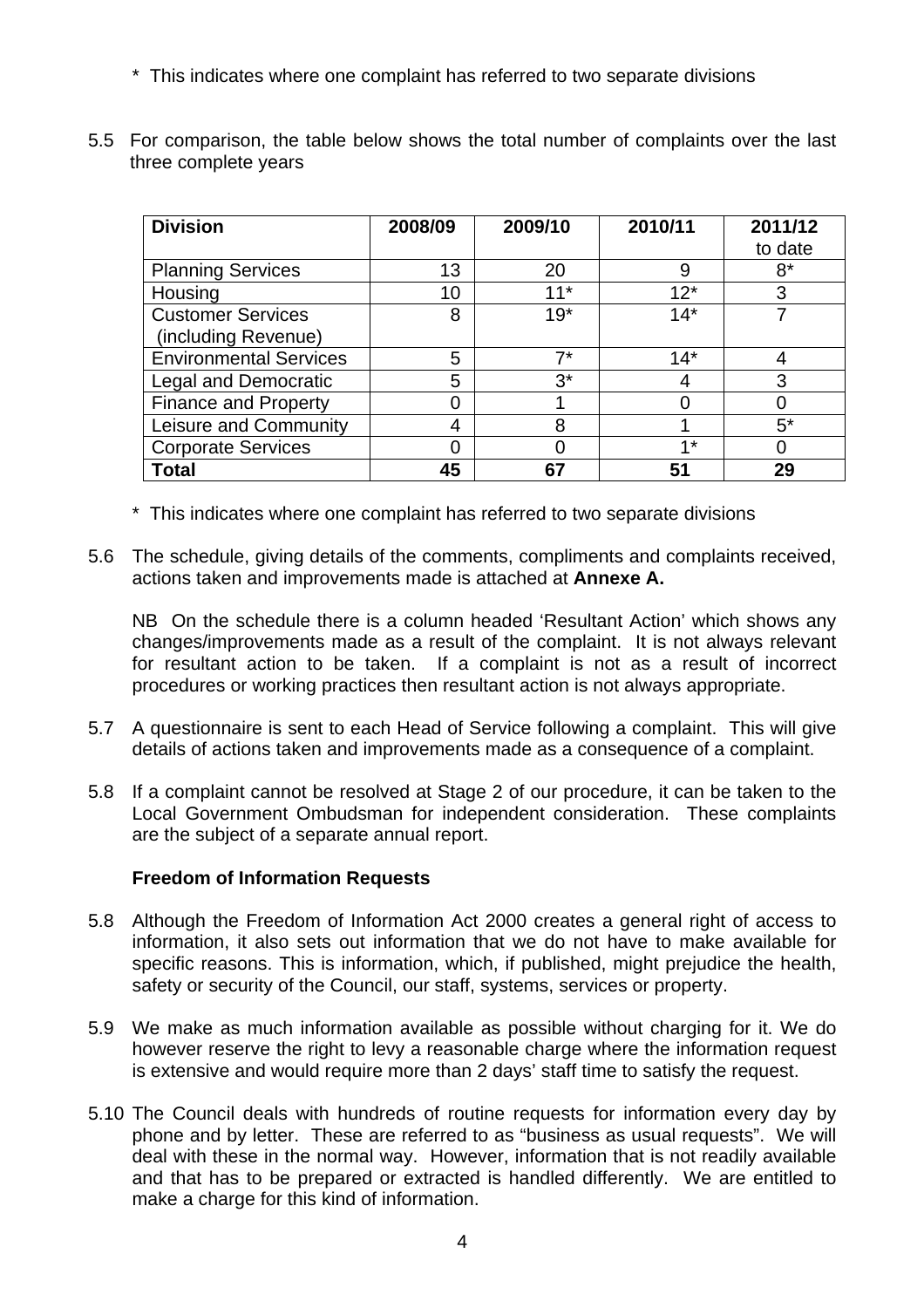- 5.11 Requests for information under Freedom of Information have to be processed within 20 working days. However, requests for details under the Freedom of Information Act can be turned down if they fall within certain exemption criteria.
- 5.12 The table below compares the Freedom of Information requests received for the first half of 2011/2012 against the second half of 2010/2011. Note: the figures also include any requests that have been made under EIR (Environmental Information Regulations).

|                                               | 1 October 2010 - 31<br><b>March 2011</b> | 1 April 2011 - 30<br>September 2011 |
|-----------------------------------------------|------------------------------------------|-------------------------------------|
| Number received                               | 217                                      | 218                                 |
| Number replied to within<br>20 statutory days | 206                                      | 199                                 |
| Number replied to after<br>20 statutory days  | 11                                       | 19                                  |
| Number of Exemptions<br>or partial exemptions | 4                                        | 4                                   |
| Number passed to Third<br>Party               | 14                                       | 27                                  |
| Number withdrawn                              | 1                                        | 1                                   |

There continues to be an increase in the number of requests received as the public make more use of the Freedom of Information Act.

5.13 The requests for information received can be broken down as follows:

| <b>Division</b>                   | 1 October 2010 - 31<br><b>March 2011</b> | 1 April 2011 - 30<br>September 2011 |
|-----------------------------------|------------------------------------------|-------------------------------------|
| <b>Environmental Services</b>     | $54*$                                    | $62*$                               |
| <b>Planning Services</b>          | $13*$                                    | $15*$                               |
| <b>Legal and Democratic</b>       | $25^*$                                   | $10*$                               |
| <b>Finance and Property</b>       | $30*$                                    | $16*$                               |
|                                   | 15                                       | 9                                   |
| <b>Customer Services</b>          | $16*$                                    | $29*$                               |
| Housing                           | $15*$                                    | $9 *$                               |
| <b>Org Development</b>            | 15                                       | 16                                  |
| <b>Community Services</b>         | $14*$                                    | $12*$                               |
| Passed to 3 <sup>rd</sup> Parties | 14                                       | $27*$                               |
| <b>Corporate Services</b>         |                                          | 15                                  |
| <b>Chief Executive</b>            |                                          | $3*$                                |

- \* Same request has involved several divisions
- 5.14 The details of the Freedom of Information requests received are attached at **Annexe B.**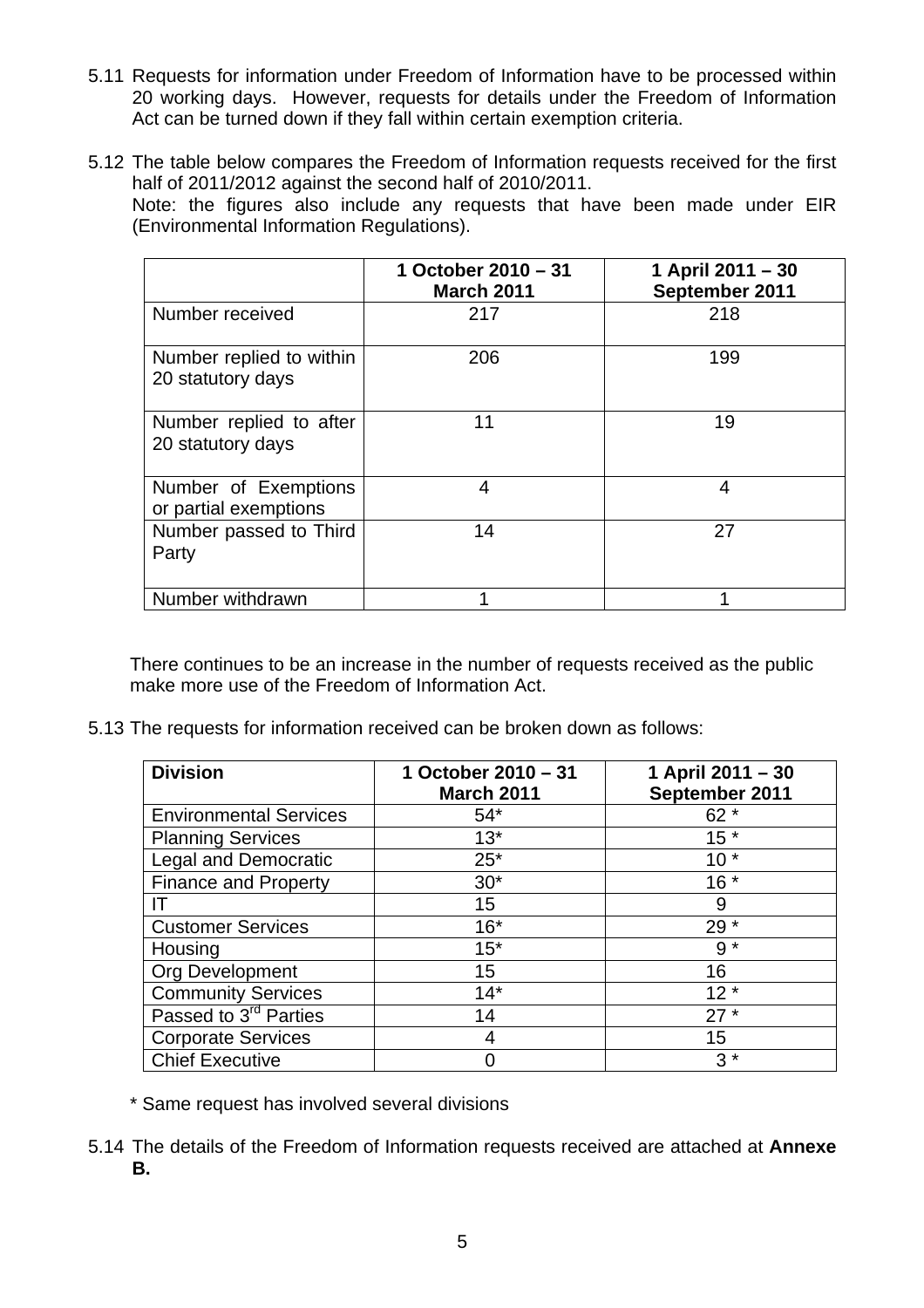#### **6.0 Financial Implications**

6.1 None directly stemming from this report.

### **7.0 Corporate Implications**

- 7.1 Under the Complaints procedure the Council will write to the complainant within 5 working days, telling them who is dealing with their complaint and when they can expect to receive a reply. In most cases a full reply will be sent within ten working days.
- 7.2 Under the Freedom of Information Act the Council has to respond to any requests received within 20 working days. For many requests the information required cuts across areas of the Council. Consequently a coordinated approach has to be taken in the Council's response, with each service area being responsible for providing the information requested relating to their area.
- 7.3 If these deadlines are not met it will impact on the Council's reputation to deliver services effectively.

### **8.0 Community Implications**

8.1 None.

### **9.0 Background Papers**

None.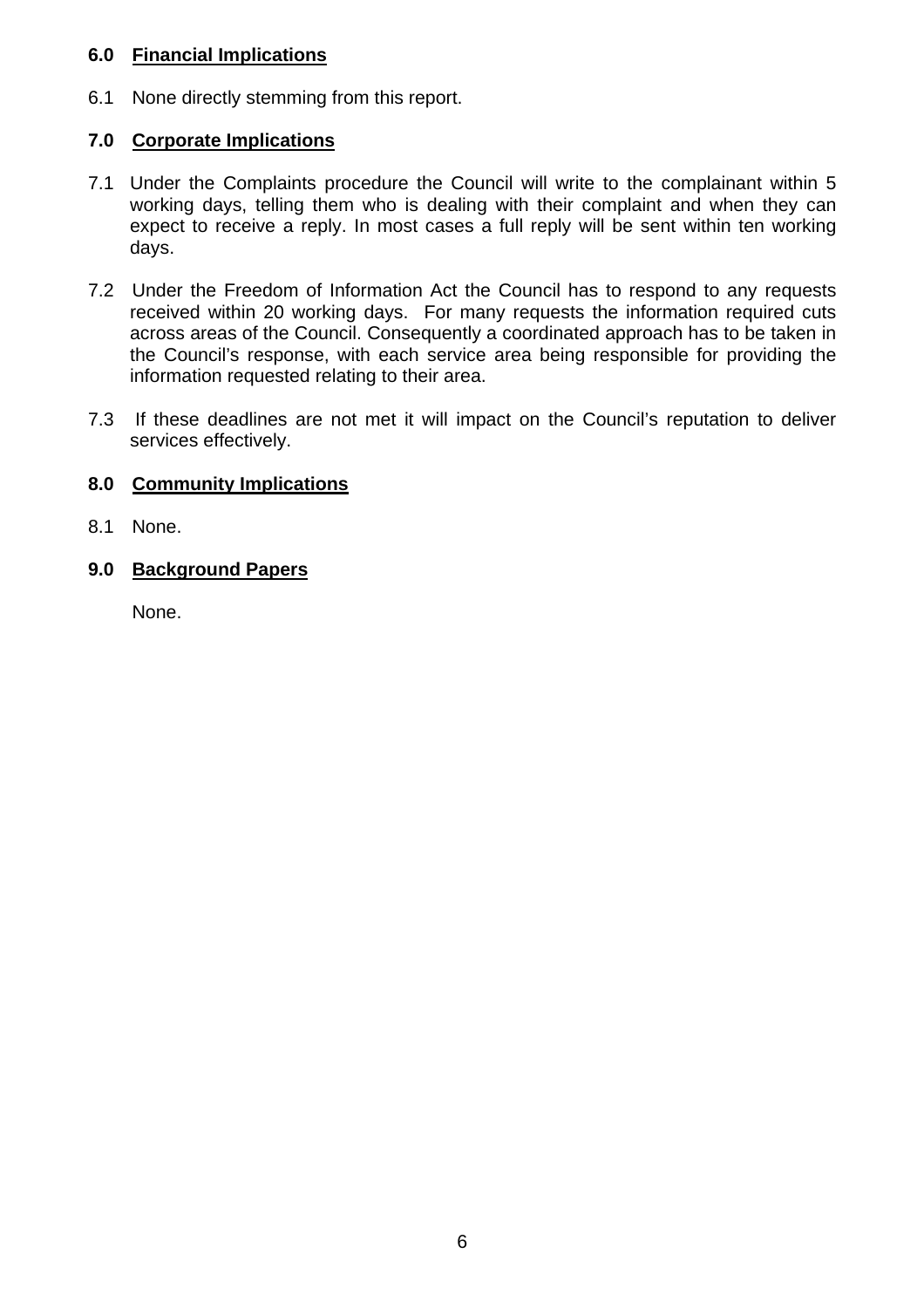#### **Annexe A**

# **Comments, Compliments and Complaints - 01April 2011 – 30 September 2011**

#### **Comments**

| <b>Date</b>       | Waro                          | Subiect                                                                                  | <b>DIVISION</b>      |
|-------------------|-------------------------------|------------------------------------------------------------------------------------------|----------------------|
| 47.00<br>၊ ખ<br>. | adlincote <sup>,</sup><br>5W۶ | Health<br>: Delph<br>the<br>and<br>bollards erected on<br>ns over<br>satety.<br>concerns | <sup>∪</sup> lannınq |

## **Compliments**

| <b>Date</b> | <b>Ward</b> | <b>Subject</b>                                                                                   | <b>Division</b>          |
|-------------|-------------|--------------------------------------------------------------------------------------------------|--------------------------|
|             |             | Feedback and assistance with Building Inspection greatly appreciated                             | Planning                 |
| 01.04.11    |             |                                                                                                  |                          |
| 2.          | Seales and  | Thank you for the quick response and feedback re former Cricket Club, Strawberry Lane, Rosliston | Planning                 |
| 01.04.11    | Linton      |                                                                                                  |                          |
| 3.          |             | Client praised Building Inspector who'd been extremely helpful                                   | Planning                 |
| 01.04.11    |             |                                                                                                  |                          |
|             | Swadlincote | Appreciation of the prompt inspection and issue of completion certificate by Building Inspector  | Planning                 |
| 06.04.11    |             |                                                                                                  |                          |
| 5.          | Repton      | Thank you for clear and very helpful advice re solar panels                                      | Planning                 |
| 06.04.11    |             |                                                                                                  |                          |
| 6.          | Woodville   | Grateful for help with Benefit application                                                       | <b>Customer Services</b> |
| 12.04.11    |             |                                                                                                  |                          |
|             | Aston on    | Thank you for help and support given by Planning Officer to Clerk to Parish Council during time  | Planning                 |
| 12.04.11    | Trent       | served                                                                                           |                          |
| 8.          | Melbourne   | Thank to you staff who were involved in the collection of her bin – very impressed with service  | Env Services and         |
| 14.04.11    |             |                                                                                                  | <b>Customer Services</b> |
| 9.          |             | Compliment on the brilliant support received from Customer Services team from a company who help | <b>Customer Services</b> |
| 15.04.11    |             | vulnerable with finance issues                                                                   |                          |
| 10.         |             | Thanks to Building Control Technician for the help given in locating documents and liaising with | Planning                 |
| 18.04.11    |             | Environmental Services on his behalf                                                             |                          |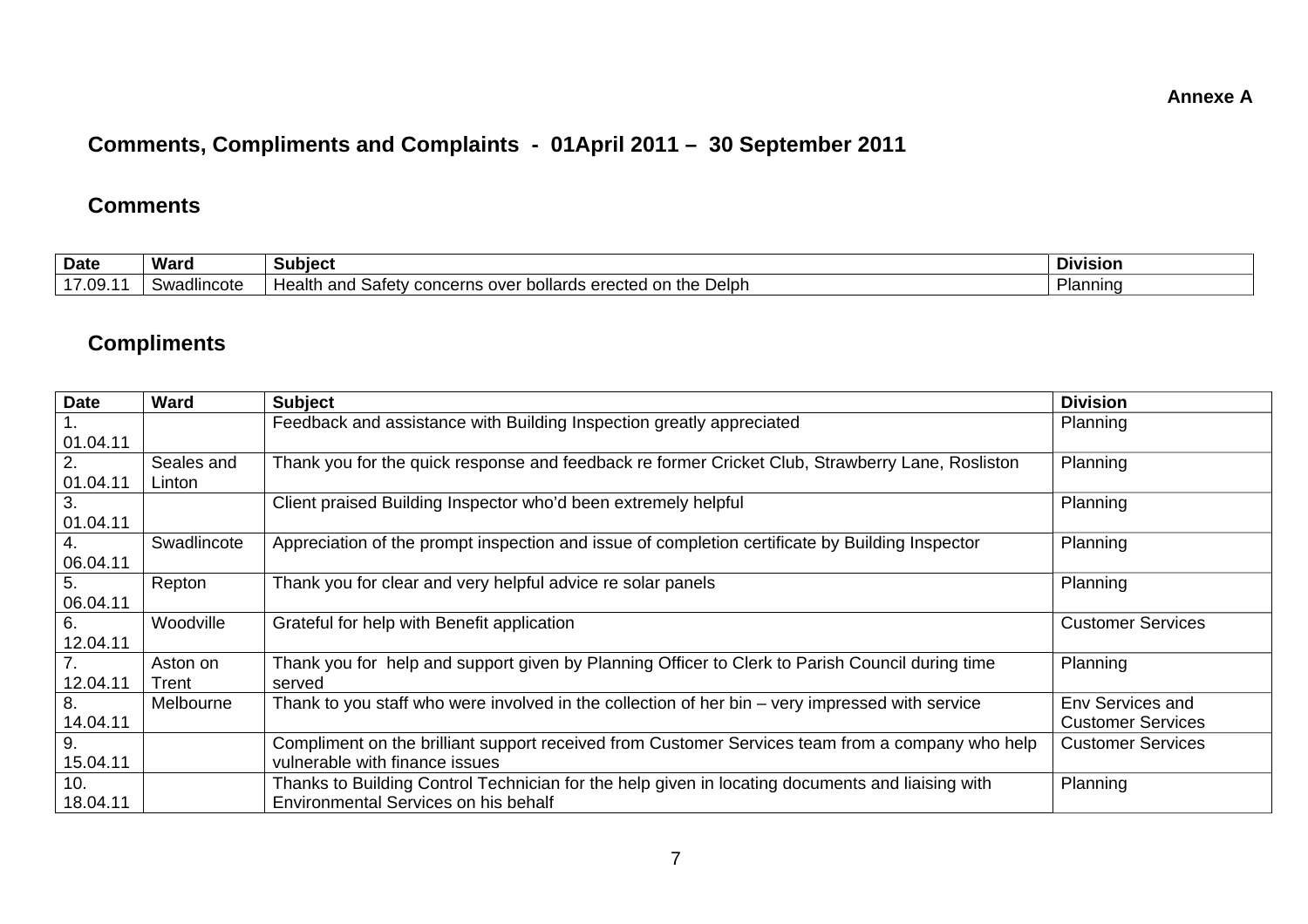| <b>Date</b> | Ward        | <b>Subject</b>                                                                                           | <b>Division</b>           |
|-------------|-------------|----------------------------------------------------------------------------------------------------------|---------------------------|
| 11.         | Church      | Thank you for assistance and quick response with and enquiry on the Local Plan.                          | Planning                  |
| 18.04.11    | Gresley     |                                                                                                          |                           |
| 12.         | Willington  | Thank you for positive response relating to a Land and Property search                                   | Planning                  |
| 20.04.11    |             |                                                                                                          |                           |
| 13.         | Swadlincote | Thank you for help and support given by Customer Services team to CVS regarding Liberation Day           | <b>Customer Services</b>  |
| 10.05.11    |             |                                                                                                          |                           |
| 14.         | Hatton      | Visit to the offices was a 'really pleasant experience' - everyone had been really helpful               | <b>Customer Services</b>  |
| 10.05.11    |             |                                                                                                          |                           |
| 15.         | Melbourne   | Appreciation of the valuable input from Conservation Officer, Heritage Officer and Planning Officer      | Planning                  |
| 18.05.11    |             |                                                                                                          |                           |
| 16.         | Castle      | Appreciation for the speed in which an application was processed by the Planning Officer                 | Planning                  |
| 20.05.11    | Gresley     |                                                                                                          |                           |
| 17.         |             | Appreciation of time and service provided by Building Inspector in comparison to other Councils          | Planning                  |
| 23.05.11    |             |                                                                                                          |                           |
| 18.         | Midway      | Thank you to Customer Services Advisors for kindness and help with Benefit application                   | <b>Customer Services</b>  |
| 16.06.11    |             |                                                                                                          |                           |
| 19.         | Midway      | Thank you to Planning Officer for extremely helpful e-mailed response                                    | Planning                  |
| 22.06.11    |             |                                                                                                          |                           |
| 20.         |             | Appreciation of such a quick response from Planning Officer to query                                     | Planning                  |
| 23.06.11    |             |                                                                                                          |                           |
| 21.         | Hilton      | Thank you Planning Officer for assistant and excellent communications re Tree Preservation               | Planning                  |
| 14.07.11    |             |                                                                                                          |                           |
| 22.         | Newhall     | Thank you to Area Planning Officer for taking the time and trouble to help - 'fantastic that people like | Planning                  |
| 15.07.11    |             | you see helping others more than just the job'.                                                          |                           |
| 23.         | Willington  | Compliment at service received from Customer Services compared to Derby City                             | <b>Customer Services</b>  |
| 18.07.11    |             |                                                                                                          |                           |
| 24.         |             | Thank you to Client Officer for all the help given regarding her Single Resident Discount                | <b>Corporate Services</b> |
| 19.07.11    |             |                                                                                                          |                           |
| 25.         | Overseal    | Thank you for help with setting up direct debit - impressed with service received from Customer          | <b>Customer Services</b>  |
| 21.07.11    |             | Services on every occasion she's telephoned.                                                             |                           |
| 26.         | Etwall      | Impressed with service received from Customer Services in registering for Council Tax - details taken    | <b>Customer Services</b>  |
| 28.07.11    |             | over phone and she appreciated the more personal touch rather than answer phone as at previous           |                           |
|             |             | authority.                                                                                               |                           |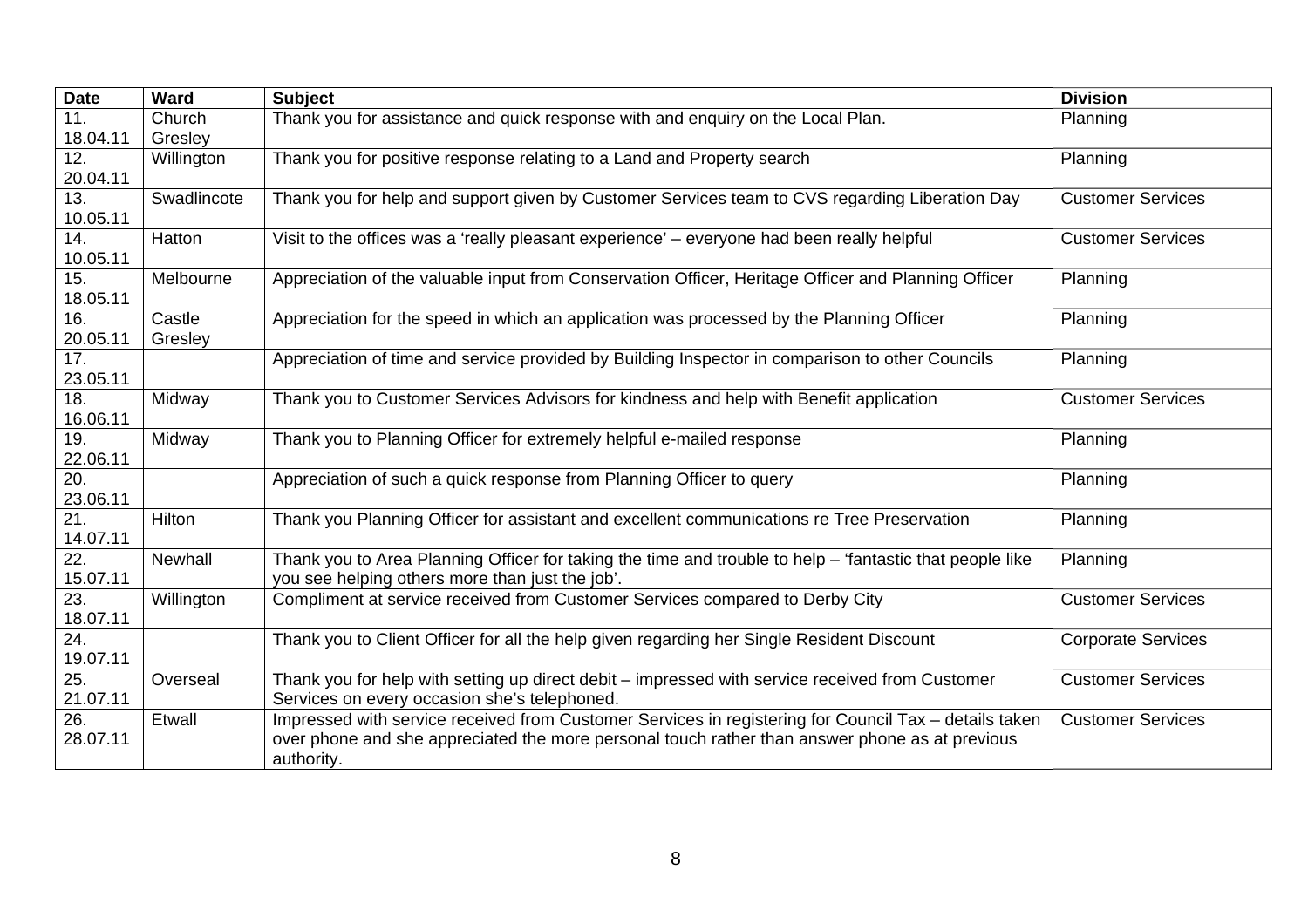| <b>Date</b>                   | Ward              | <b>Subject</b>                                                                                                                                                                                                                                                 | <b>Division</b>               |
|-------------------------------|-------------------|----------------------------------------------------------------------------------------------------------------------------------------------------------------------------------------------------------------------------------------------------------------|-------------------------------|
| 27.<br>04.08.11               |                   | Expression of appreciation of the professionalism and detail the Planning Officers showed regarding a<br>S106 query. 'True assets to SDDC'                                                                                                                     | Planning                      |
| $\overline{28}$ .<br>05.08.11 |                   | Thank you to Planning Officer for all the help and support provided over the past months                                                                                                                                                                       | Planning                      |
| 29.<br>09.08.11               | Church<br>Gresley | Thank you for support of Councillors and Planning staff in successfully fighting a planning appeal                                                                                                                                                             | Planning                      |
| 30.<br>10.08.11               |                   | Impressed with query being answered at first point of contact and at speed and efficiency of<br>answering the phone, compared to other Authorities.                                                                                                            | <b>Customer Services</b>      |
| 31.<br>11.08.11               | Church<br>Gresley | Compliment to those who keep Maurice Lee Park in such excellent condition – it's a real pleasure to<br>walk around                                                                                                                                             | Leisure & Community           |
| 32.<br>15.08.11               | <b>Seales</b>     | Appreciation of help and assistance from Planning Officer re proposed tree work                                                                                                                                                                                | Planning                      |
| 33.<br>17.08.11               |                   | Formal thank you to Licensing Officer for being so helpful. After varying experiences of customer<br>service, the officer was a 'breath of fresh air' in making things clear.                                                                                  | <b>Env Services</b>           |
| 34.<br>17.08.11               | Midway            | Wrote to applaud the refurbishment of Swadlincote Town Centre - an excellent piece of work                                                                                                                                                                     | Planning                      |
| 35.<br>30.08.11               |                   | Compliment on how easy it was to book a Building Control inspection compared to other neighbouring<br>authorities. Pleasure to deal with.                                                                                                                      | <b>Customer Services</b>      |
| 36.<br>31.08.11               | Swadlincote       | Thank you for lovely flower displays on the islands, hanging baskets and Eureka Park – such a joy to<br>gladden the heart and the eye.                                                                                                                         | <b>Environmental Services</b> |
| $\overline{37}$ .<br>02.09.11 |                   | Thank you for the excellent service from Planning department                                                                                                                                                                                                   | Planning                      |
| 38.<br>06.09.11               |                   | That's sad about the demise of Heritage News, I shall miss it, always enjoyed it & found it stimulating.                                                                                                                                                       | Planning                      |
| 39.<br>02.09.11               |                   | Just recd the latest, and last edition of Heritage News!<br>Shame, and after 12 years too, just shows there is more than enough of interest in South Derbyshire.<br>I always enjoyed it and fwd copies to my curator daughter in Australia. It will be missed. | Planning                      |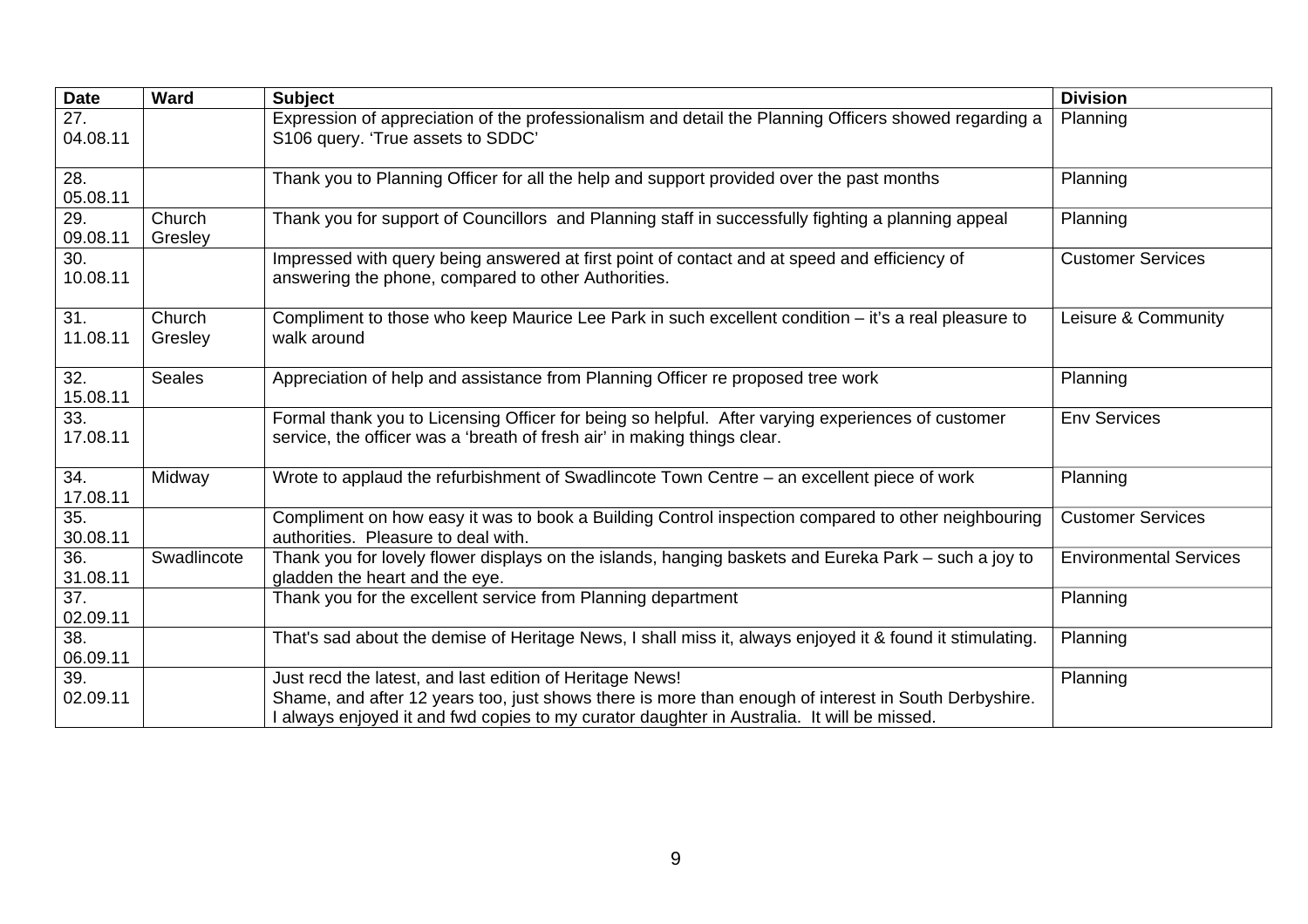| <b>Date</b>       | <b>Ward</b> | <b>Subject</b>                                                                                                                                                  | <b>Division</b>          |
|-------------------|-------------|-----------------------------------------------------------------------------------------------------------------------------------------------------------------|--------------------------|
| 40.<br>06.09.11   |             | Appreciation of the Heritage News publication and sorry to see it discontinued                                                                                  | Planning                 |
| 41.               |             | Thank you to Planning Officer for the time spent in discussing issue - it was very helpful                                                                      | Planning                 |
| 07.09.11          |             |                                                                                                                                                                 |                          |
| 42.               |             | Thank you for Heritage News and very sorry to see it will not be published again                                                                                | Planning                 |
| 08.09.11          |             |                                                                                                                                                                 |                          |
| 43.               |             | Well done for producing the Heritage News – an exemplary publication. Sad to see it discontinued                                                                | Planning                 |
| 09.09.11          |             |                                                                                                                                                                 |                          |
| 44.<br>12.09.11   |             | Appreciation for the wealth of educational, interesting and pleasurable reading in the Heritage News<br>issues over the past 12 years.                          | Planning                 |
| 45.<br>12.09.11   |             | We very much enjoyed the Heritage open days on 10.09.11. Repton Park was a complete and<br>delightful unknown.                                                  | Planning                 |
| 46.               |             | I wanted to congratulate you on the presentation literature you prepared on the sites in South                                                                  | Planning                 |
| 12.09.11          |             | Derbyshire that we visited over the weekend, they were excellent. We went to Repton Park and                                                                    |                          |
|                   |             | Swarkestone Old Hall and were very impressed by the amount of information and by its presentation,                                                              |                          |
|                   |             | clearly a lot of work had gone into bringing it all together.                                                                                                   |                          |
| 47.               |             | Just to express, on behalf of Willington History Group, our regrets re the notice in issue 33 that it will                                                      | Planning                 |
| 12.09.11          |             | be the last one. It's sad that something so valuable will be lost as an outlet for local knowledge.                                                             |                          |
|                   |             | Can I thank you, on our Group's behalf, for all the effort you have put into making it such a success? It<br>was much appreciated.                              |                          |
| 48.               |             | Truly appreciate the time and guidance given by Planning Officer                                                                                                | Planning                 |
| 14.09.11          |             |                                                                                                                                                                 |                          |
| 49.               | Findern     | Thank you for great service received in supplying new green box.                                                                                                | <b>Customer Services</b> |
| 15.09.11          |             |                                                                                                                                                                 |                          |
| 50.               |             | Thank you for responding to query over St John's church, Newhall, and sorry to see the Heritage                                                                 | Planning                 |
| 17.09.11          |             | News come to an end - may I commend you on a job well done.                                                                                                     |                          |
| 51.               |             | I am writing to applaud the refurbishment of Swadlincote Town Centre, I think it is an excellent piece                                                          | Planning                 |
| 20.09.11          |             | of work. I think the Delph has been transformed and the light coloured stone has brightened up the<br>area generally. Carry on the good work, money well spent. |                          |
| 52.               |             | Appreciation and thanks for help over the past 5 years with regards to a dispute with developers.                                                               | Planning                 |
| 20.09.11          |             |                                                                                                                                                                 |                          |
| $\overline{53}$ . | Woodville   | Thank you to Customer Services Adviser who dealt with my enquiry very efficiently and professionally.                                                           | <b>Customer Services</b> |
| 23.09.11          |             |                                                                                                                                                                 |                          |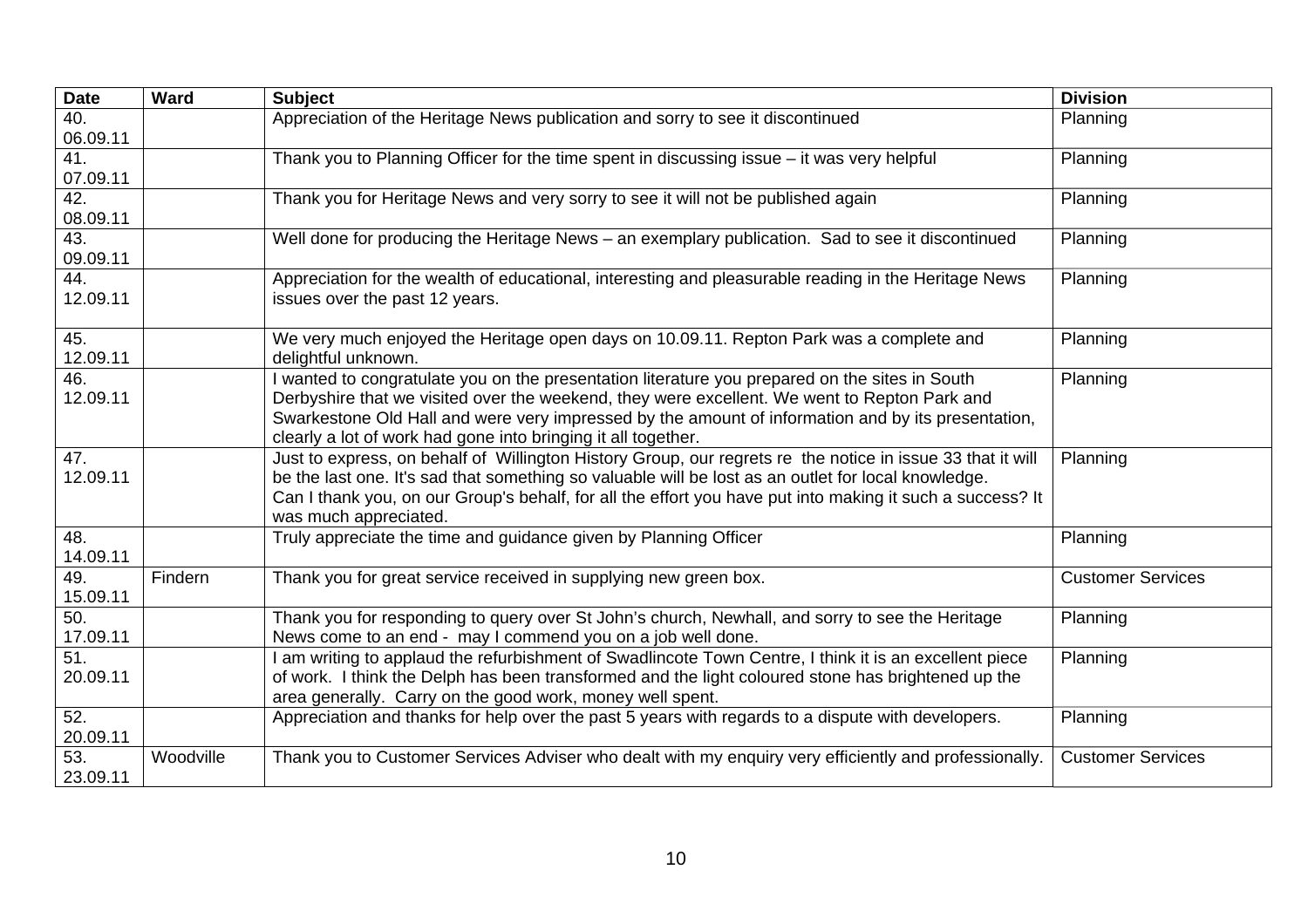# **Complaints**

| <b>Date</b> | Ref<br><b>No</b>                       | <b>Ward</b> | <b>Subject</b>                                                      | <b>Division</b>                            | <b>Resultant Action Taken</b>                                                                                                    | Date response due and<br>date sent                                                                           |
|-------------|----------------------------------------|-------------|---------------------------------------------------------------------|--------------------------------------------|----------------------------------------------------------------------------------------------------------------------------------|--------------------------------------------------------------------------------------------------------------|
| 05.04.11    | 422<br>2 <sup>nd</sup><br><b>Stage</b> | Midway      | Standard of service in handling of<br><b>Council Tax account</b>    | Customer<br><b>Services</b>                | Issue arose during transition<br>period of new automated system<br>for loading valuation changes.<br>System now working well and | Due: 19.04.11<br>Sent: 18.04.11<br>Stage 2                                                                   |
|             |                                        |             |                                                                     |                                            | delays no longer occur.                                                                                                          | Due: 18.05.11<br>Holding Itr sent $-23.05.11$<br>Sent: 01.06.11                                              |
| 07.04.11    | 423                                    | Newhall     | Council owned properties and land which<br>are untidy and overgrown | Environmental<br><b>Services</b>           | No action relevant                                                                                                               | Due: 21.04.11<br>Sent: 21.04.11                                                                              |
| 12.04.11    | 424                                    | Midway      | Delay in dealing with Japanese<br>Knotweed problem                  | Environmental<br><b>Services</b>           | Staff training in dealing with<br>complaints                                                                                     | Due: 03.05.11<br>Sent: 21.04.11                                                                              |
| 21.04.11    | 425<br>2 <sup>nd</sup><br><b>Stage</b> | Newhall     | Standard of service in handling<br>homelessness case                | Housing                                    | No action relevant                                                                                                               | Due: 11.05.11<br>Sent: 06.05.11<br>Stage 2<br>Due: 01.06.11<br>Holding Itr sent - 01.06.11<br>Sent: 03.06.11 |
| 27.04.11    | 426                                    | Unknown     | Issues regarding the Chair's car                                    | Legal and<br>Democratic<br><b>Services</b> | No action relevant                                                                                                               | Due: 13.05.11<br>Holding Itr sent: 13.05.11<br>Sent: 19.05.11                                                |
| 27.04.11    | 427                                    | Woodville   | Suspicions of address being given out<br>without permission         | Legal and<br>Democratic<br><b>Services</b> | No action relevant                                                                                                               | Due: 27.04.11<br>Sent: 13.05.11                                                                              |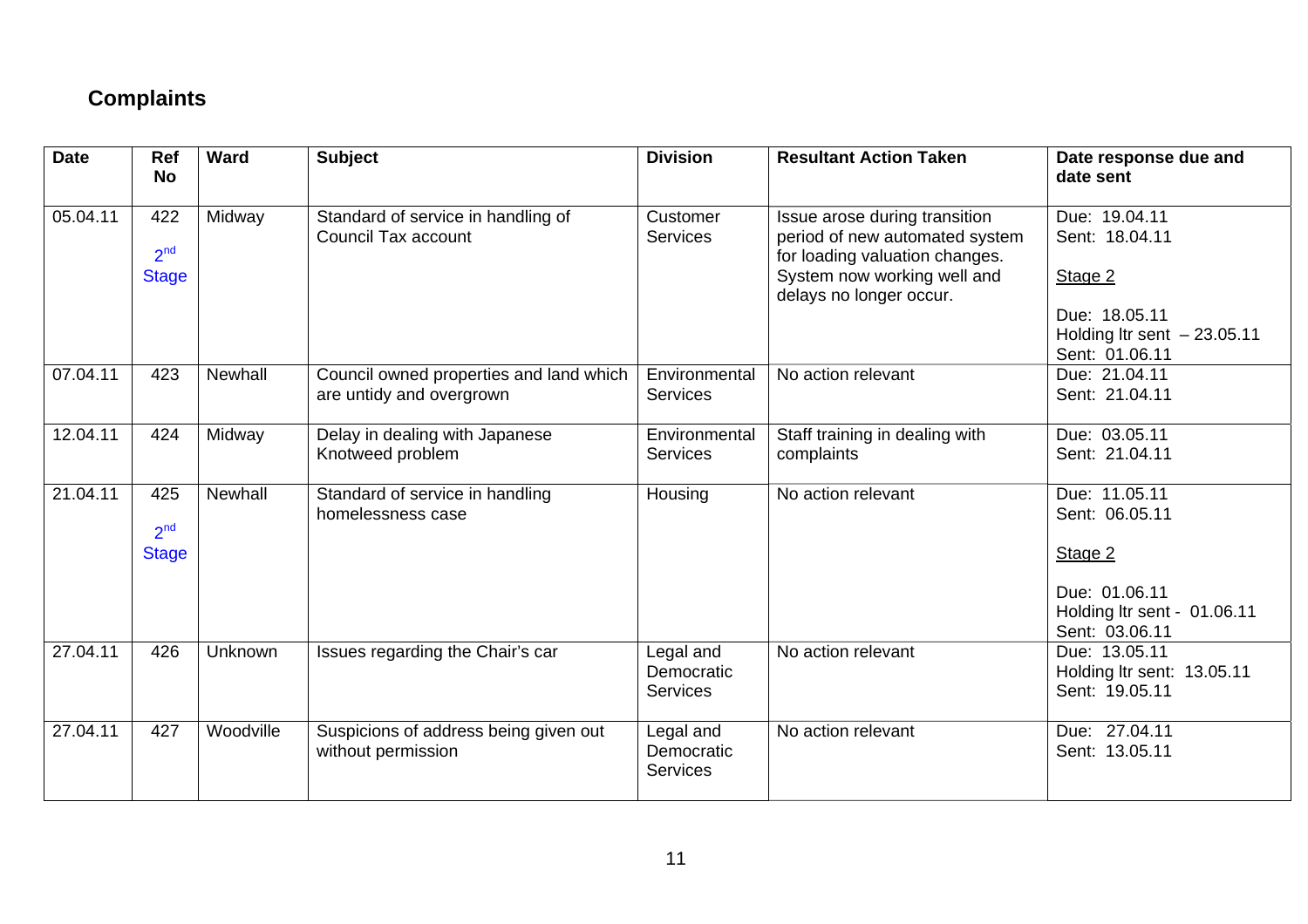| <b>Date</b> | <b>Ref</b><br><b>No</b>                | <b>Ward</b>               | <b>Subject</b>                                                                | <b>Division</b>                            | <b>Resultant Action Taken</b>                                 | Date response due and<br>date sent                                                                                                          |
|-------------|----------------------------------------|---------------------------|-------------------------------------------------------------------------------|--------------------------------------------|---------------------------------------------------------------|---------------------------------------------------------------------------------------------------------------------------------------------|
| 11.05.11    | 428                                    | Castle<br>Gresley         | Proposed development at Land south of<br><b>Cadley Hill Industrial Estate</b> | Planning                                   | No action relevant                                            | Due: 25.05.11<br>Sent: 25.05.11                                                                                                             |
| 19.05.11    | 429                                    | Woodville                 | <b>Electoral Roll information</b>                                             | Legal and<br>Democratic<br><b>Services</b> | No action relevant                                            | Due: 03.06.11<br>Sent: 02.06.11                                                                                                             |
| 27.05.11    | 430                                    | <b>Seales</b>             | Council Tax account                                                           | Customer<br><b>Services</b>                | Debt recovery process reviewed<br>to tighten up the process.  | Due: 13.06.11<br>Sent: 07.06.11                                                                                                             |
| 06.06.11    | 431<br>2 <sup>nd</sup><br><b>Stage</b> | <b>Newhall</b>            | Standard of service received from<br><b>Housing Officers</b>                  | Housing                                    | No action relevant                                            | Due: 20.06.11<br>Sent: 16.06.11<br>Stage 2<br>Due: 27.07.11<br>Sent: 26.07.11                                                               |
| 15.06.11    | 432<br>2 <sup>nd</sup><br><b>Stage</b> | Out of<br><b>District</b> | Repayment of Post Entry training                                              | Customer<br><b>Services</b>                | No action relevant                                            | Due: 29.06.11<br>Holding Itr sent - 30.06.11<br>Sent: 15.07.11<br>Stage 2<br>Due: 10.08.11<br>Holding Itr sent - 03.08.11<br>Sent: 02.09.11 |
| 21.06.11    | 433                                    | Mickelover                | Housing Benefit and Council Tax Benefit                                       | Customer<br><b>Services</b>                | Processing delay addressed as<br>part of workload management. | Due: 05.07.11<br>Sent: 30.06.11                                                                                                             |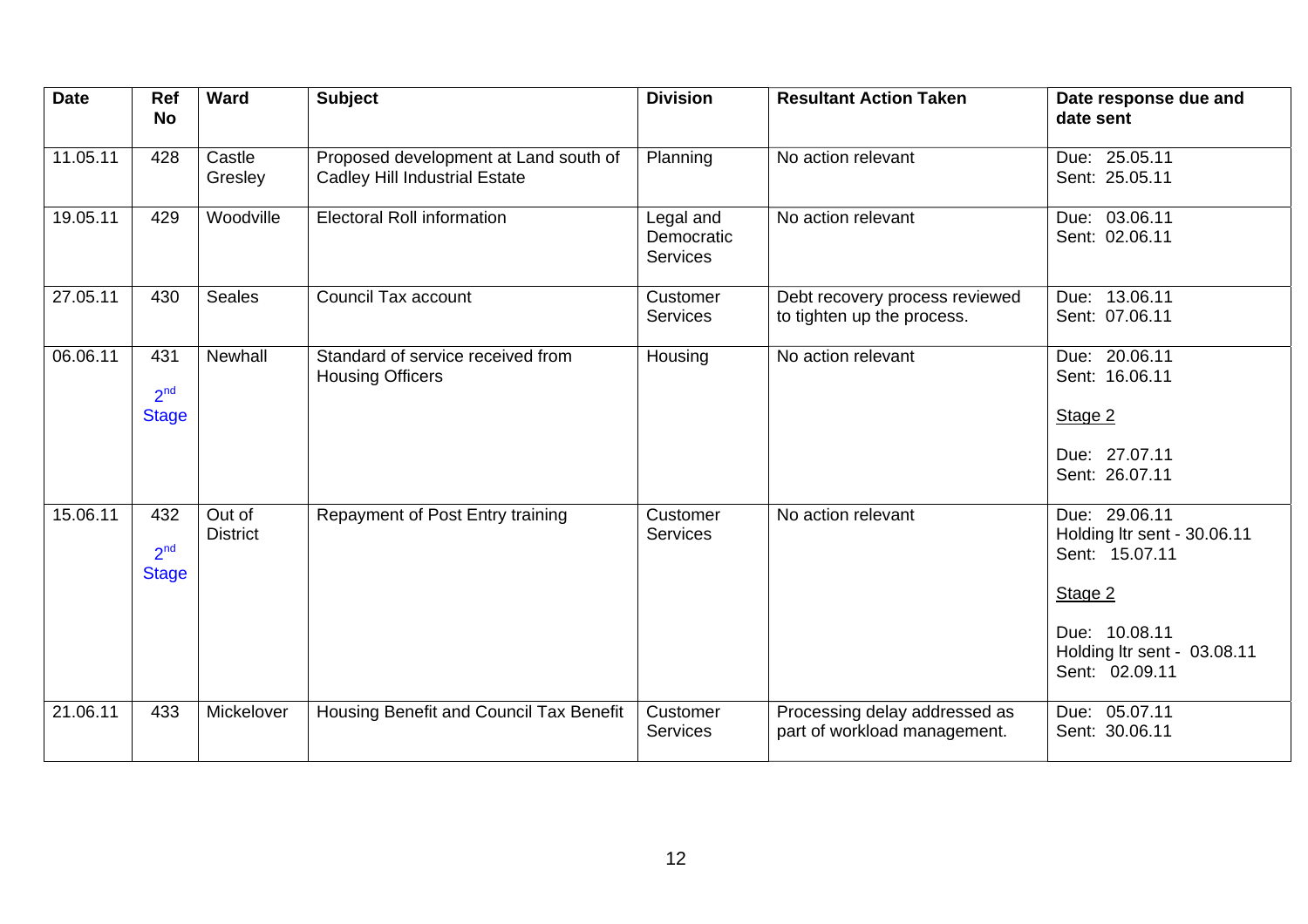| <b>Date</b> | <b>Ref</b><br><b>No</b>                | Ward                      | <b>Subject</b>                                    | <b>Division</b>             | <b>Resultant Action Taken</b>                                                                                                                                                                                                               | Date response due and<br>date sent                                                                           |
|-------------|----------------------------------------|---------------------------|---------------------------------------------------|-----------------------------|---------------------------------------------------------------------------------------------------------------------------------------------------------------------------------------------------------------------------------------------|--------------------------------------------------------------------------------------------------------------|
| 27.06.11    | 434<br>2 <sup>nd</sup><br><b>Stage</b> | Stenson<br>Fields         | Court costs re late payment of Council<br>Tax     | Customer<br><b>Services</b> | No action relevant                                                                                                                                                                                                                          | Due: 11.07.11<br>Sent: 07.07.11<br>Stage 2<br>Due: 04.08.11<br>Sent: 29.07.11                                |
| 28.06.11    | 435                                    | Out of<br><b>District</b> | Homelessness application for Housing              | Housing                     | Changes have been made to the<br>way bed and breakfast<br>accommodation is booked.<br>Management processes have also<br>been tightened around the time<br>taken to notify applicants of a<br>decision on their homelessness<br>application. | Due: 12.07.11<br>Sent: 13.07.11                                                                              |
| 05.07.11    | 436<br>2 <sup>nd</sup><br><b>Stage</b> | Melbourne                 | Issues relating to planning permission<br>granted | Planning                    | No action relevant                                                                                                                                                                                                                          | Due: 19.07.11<br>Holding Itr sent - 18.07.11<br>Sent: 29.07.11<br>Stage 2<br>Due: 12.08.11<br>Sent: 09.08.11 |
| 18.07.11    | 437                                    | Swadlincote               | Direct Debit payments for Council Tax             | Customer<br><b>Services</b> | No action relevant                                                                                                                                                                                                                          | Due: 01.08.11<br>Sent: 19.07.11                                                                              |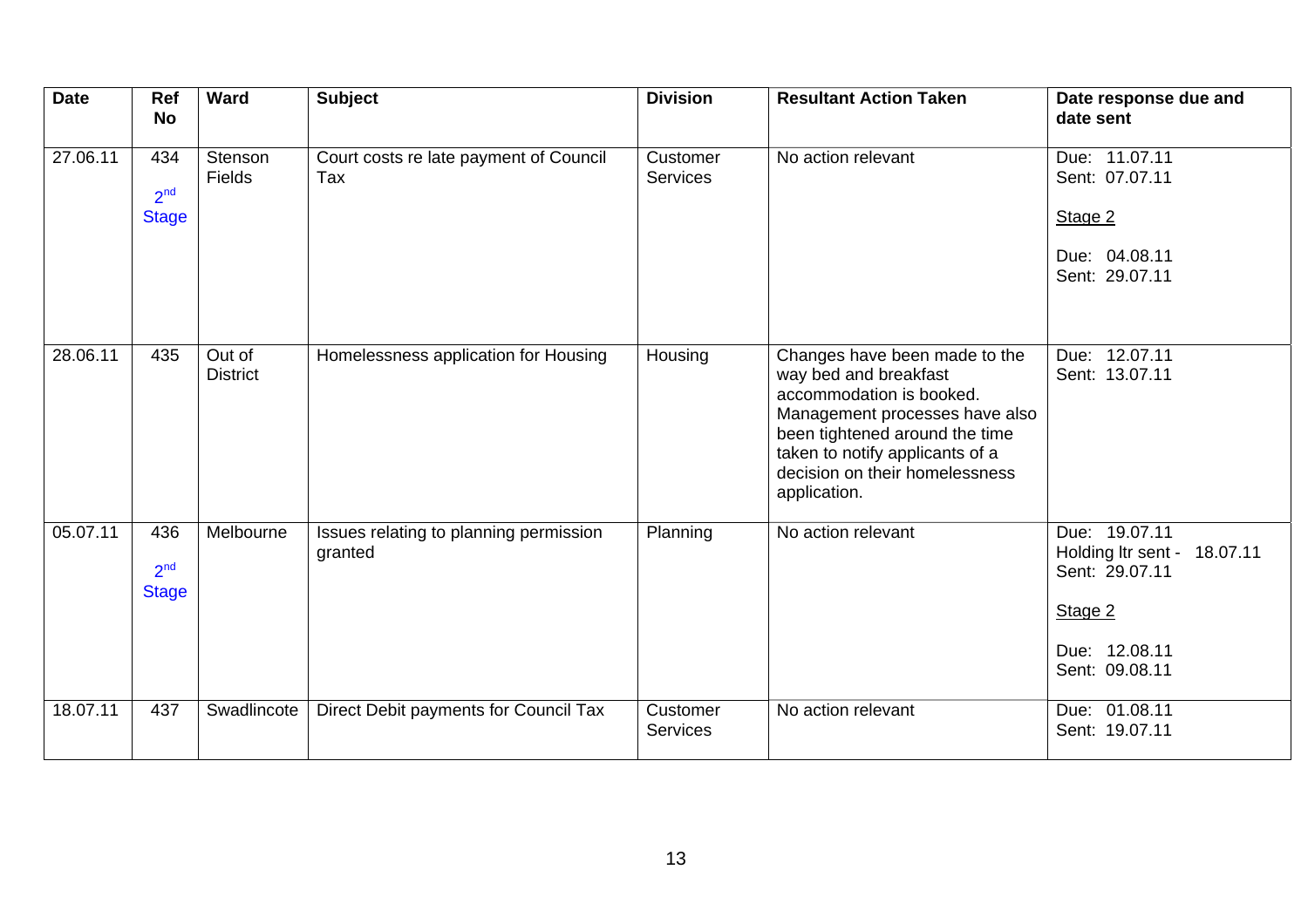| <b>Date</b> | <b>Ref</b><br><b>No</b>                | Ward                      | <b>Subject</b>                                                             | <b>Division</b>                                  | <b>Resultant Action Taken</b>                                                                                    | Date response due and<br>date sent                                                                                         |
|-------------|----------------------------------------|---------------------------|----------------------------------------------------------------------------|--------------------------------------------------|------------------------------------------------------------------------------------------------------------------|----------------------------------------------------------------------------------------------------------------------------|
| 21.07.11    | 438<br>2 <sup>nd</sup><br><b>Stage</b> | Willington<br>and Findern | Planning permission objections                                             | Planning                                         | No action relevant                                                                                               | Due: 04.08.11<br>Sent: 28.07.11<br>Stage 2                                                                                 |
|             |                                        |                           |                                                                            |                                                  |                                                                                                                  | Due: 12.08.11<br>Sent: 09.08.11                                                                                            |
| 01.08.11    | 439                                    | Newhall &<br>Stanton      | The way in which a planning application<br>has been dealt with             | Planning                                         | No action relevant                                                                                               | Due: 15.08.11<br>Holding Itr sent - 12.08.11<br>Sent: 19.08.11                                                             |
| 02.08.11    | 440                                    | Aston on<br>Trent         | Bailiff action on Council Tax account                                      | Customer<br><b>Services</b>                      | Issue raised with Bailiff and<br>assurance received that correct<br>procedure will be reiterated to<br>bailiffs. | Due: 16.08.11<br>Sent: 16.08.11                                                                                            |
| 04.08.11    | 441                                    | <b>Seales</b>             | Breach of conditions imposed following<br>recent change of use application | Planning                                         | Ongoing enforcement monitoring<br>will be undertaken.                                                            | Due: 18.08.11<br>Sent: 16.08.11                                                                                            |
| 08.08.11    | 442<br>2 <sup>nd</sup><br><b>Stage</b> | Newhall                   | Time taken to respond to e-mails and<br>grass cutting issues               | Planning and<br>Environmental<br><b>Services</b> | Ongoing                                                                                                          | Due: 22.08.11<br>Sent: 17.08.11<br>Stage 2<br>Request for further<br>information before taking<br>further sent on 05.09.11 |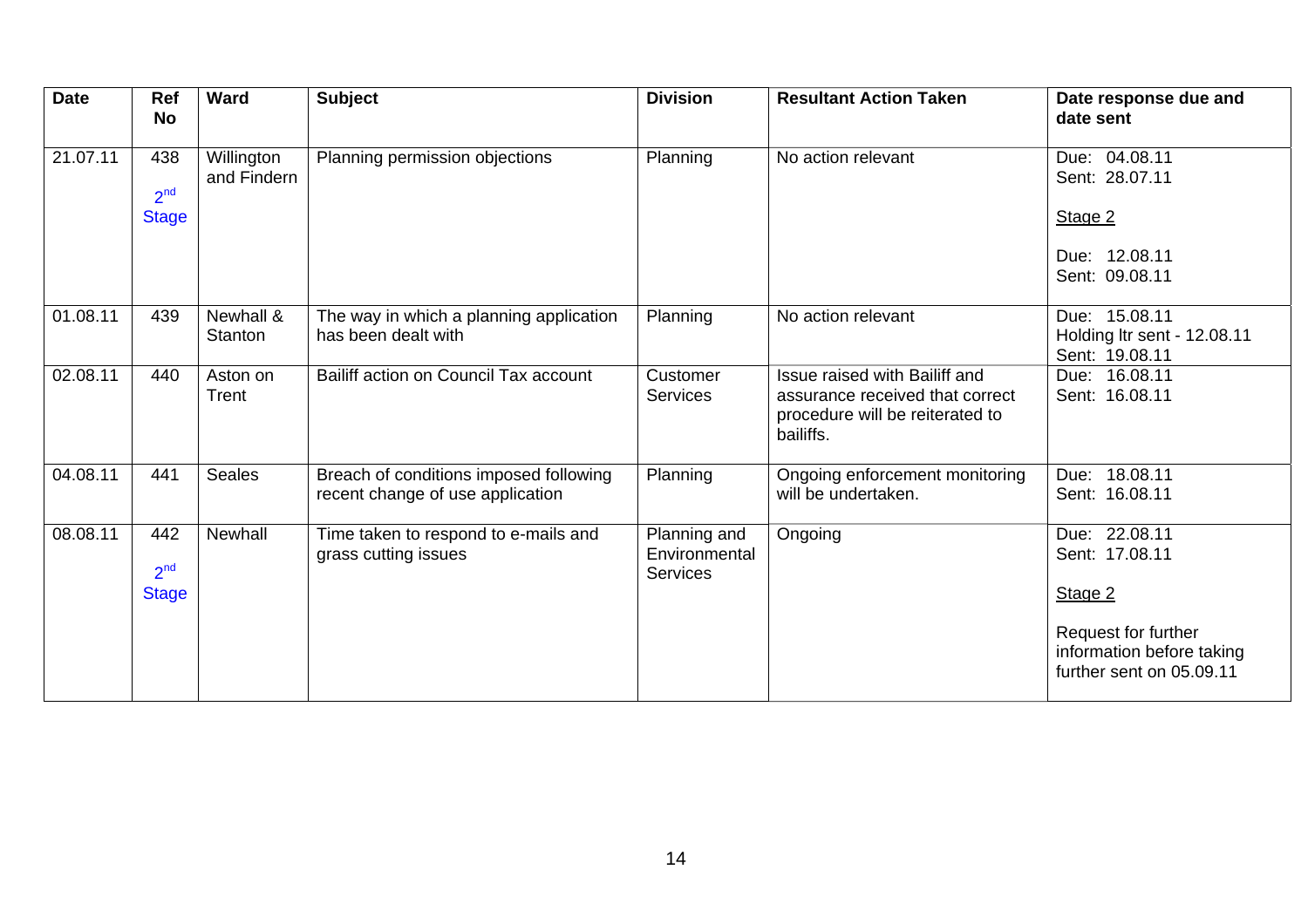| <b>Date</b>           | <b>Ref</b><br><b>No</b> | Ward              | <b>Subject</b>                                                          | <b>Division</b>                         | <b>Resultant Action Taken</b>                                                   | Date response due and<br>date sent                             |
|-----------------------|-------------------------|-------------------|-------------------------------------------------------------------------|-----------------------------------------|---------------------------------------------------------------------------------|----------------------------------------------------------------|
| 08.08.11              | 443                     | Midway            | Concerns over state of Green Bank<br>Leisure Centre                     | Leisure and<br>Community<br>Development | On going process to refurbish the<br>Leisure Centre                             | Due: 22.08.11<br>Sent: 11.08.11                                |
| 08.08.11              | 444                     | <b>Seales</b>     | Planning Application not taken before<br>Planning Committee as expected | Planning                                | No action relevant                                                              | Due: 22.08.11<br>Sent: 16.08.11                                |
| $19.08.\overline{11}$ | 445                     | <b>North East</b> | Refuse collection team                                                  | Environmental<br><b>Services</b>        | No action relevant                                                              | Due: 05.09.11<br>Holding Itr sent - 05.09.11<br>Sent: 09.09.11 |
| 23.08.11              | 446                     | Hartshorne        | Taxi driver licence                                                     | Environmental<br><b>Services</b>        | Policy and procedures reviewed<br>and verified.                                 | Due: 07.09.11<br>Holding Itr sent: 09.09.11<br>Sent: 12.09.11  |
| 31.08.11              | 447                     |                   | Planning permission granted for<br><b>Woodville Woodlands</b>           | Planning                                | No action relevant                                                              | Due: 14.09.11<br>Holding Itr sent - 14.09.11<br>Sent: 28.09.11 |
| 16.09.11              | 448                     | Newhall           | Pine Tree on Newhall Park                                               | Leisure and<br>Community<br>Development | Tree to be removed, no other<br>action relevant                                 | Due: 30.09.11<br>Sent: 28.09.11                                |
| 19.09.11              | 449                     | <b>Newhall</b>    | Pine Tree on Newhall Park                                               | Leisure and<br>Community<br>Development | Tree to be removed, no other<br>action relevant                                 | Due: 03.10.11<br>Sent: 28.09.11                                |
| 20.09.11              | 450                     | Newhall           | Pine Tree on Newhall Park and lack of<br>Litter Bin/Dog mess            | Leisure and<br>Community<br>Development | Tree to be removed and dog litter<br>bin installed, no other action<br>relevant | Due: 04.10.11<br>Sent: 28.09.11                                |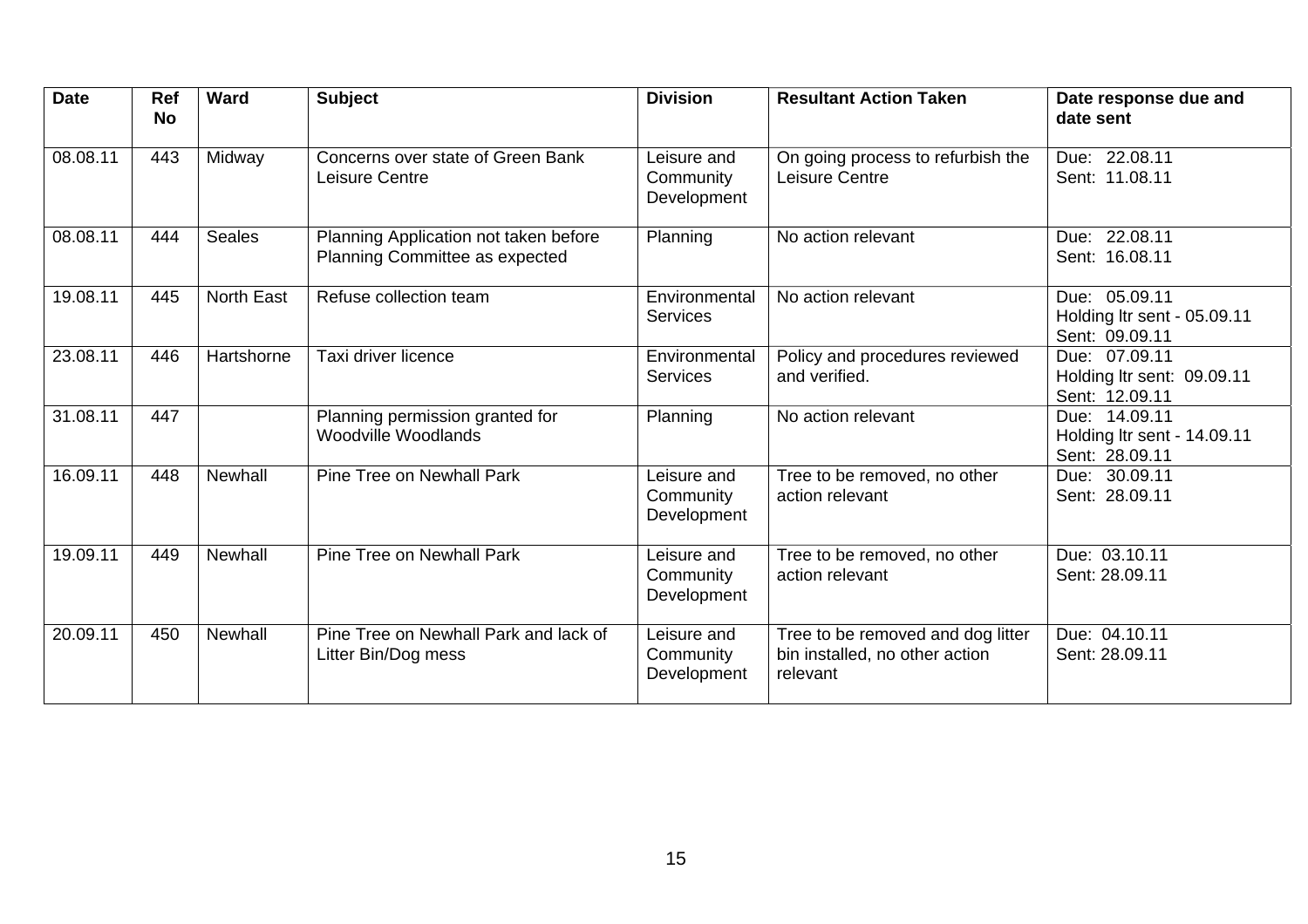| <b>No</b> | <b>Dept</b>                              | <b>Request</b>                                                               | <b>Received</b> | <b>Reply Due</b> | <b>Reply</b> | <b>Exemption</b> |
|-----------|------------------------------------------|------------------------------------------------------------------------------|-----------------|------------------|--------------|------------------|
|           |                                          |                                                                              |                 |                  | <b>Sent</b>  |                  |
| 1112-001  | Derbyshire<br><b>County Council</b>      | <b>Adult Learning Disability Register</b>                                    | 01.04.11        | 04.05.11         | 03.05.11     |                  |
| 1112-002  | Organisational<br>Development            | Details of HR, Health & Safety Officers etc                                  | 01.04.11        | 04.05.11         | 03.05.11     |                  |
| 1112-003  | Environmental<br><b>Services</b>         | Persons who have died with no next of kin                                    | 01.04.11        | 04.05.11         | 03.05.11     |                  |
| 1112-004  | Corporate<br><b>Services</b>             | How FOI requests are recorded                                                | 01.04.11        | 04.05.11         | 03.05.11     |                  |
| 1112-005  | Finance                                  | Insurance claims in respect of children's play areas                         | 04.04.11        | 05.05.11         | 04.05.11     |                  |
| 1112-006  | Organisational<br>Development            | Job losses                                                                   | 04.01.11        | 05.05.11         | 04.05.11     |                  |
| 1112-007  | Corporate<br><b>Services</b>             | <b>Budget information</b>                                                    | 05.04.11        | 06.04.11         | 04.05.11     |                  |
| 1112-008  | Environmental<br>Services                | Copy of Fixed Penalty Notice re litter                                       | 06.04.11        | 09.05.11         | 09.05.11     |                  |
| 1112-009  | Planning<br><b>Services</b>              | Documents concerning barn conversion                                         | 08.04.11        | 10.06.11         | 03.06.11     |                  |
| 1112-010  | Customer<br><b>Services</b>              | List of properties with credits on Business Rate accounts                    | 11.04.11        | 12.05.11         | 11.05.11     |                  |
| 1112-011  | Environmental<br><b>Services</b>         | Costs for evicting travellers and gypsies from illegal sites                 | 12.04.11        | 13.05.11         | 11.05.11     |                  |
| 1112-012  | Customer<br><b>Services</b>              | List of all NNDR account who are currently in receipt of mandatory<br>relief | 12.04.11        | 13.05.11         | 11.05.11     |                  |
| 1112-013  | Environmental<br><b>Services</b>         | <b>Parking Service</b>                                                       | 15.04.11        | 19.05.11         | 16.05.11     |                  |
| 1112-014  | Legal &<br>Democratic<br><b>Services</b> | Councillors expenses for last 2 years                                        | 15.04.11        | 19.05.11         | 18.05.11     |                  |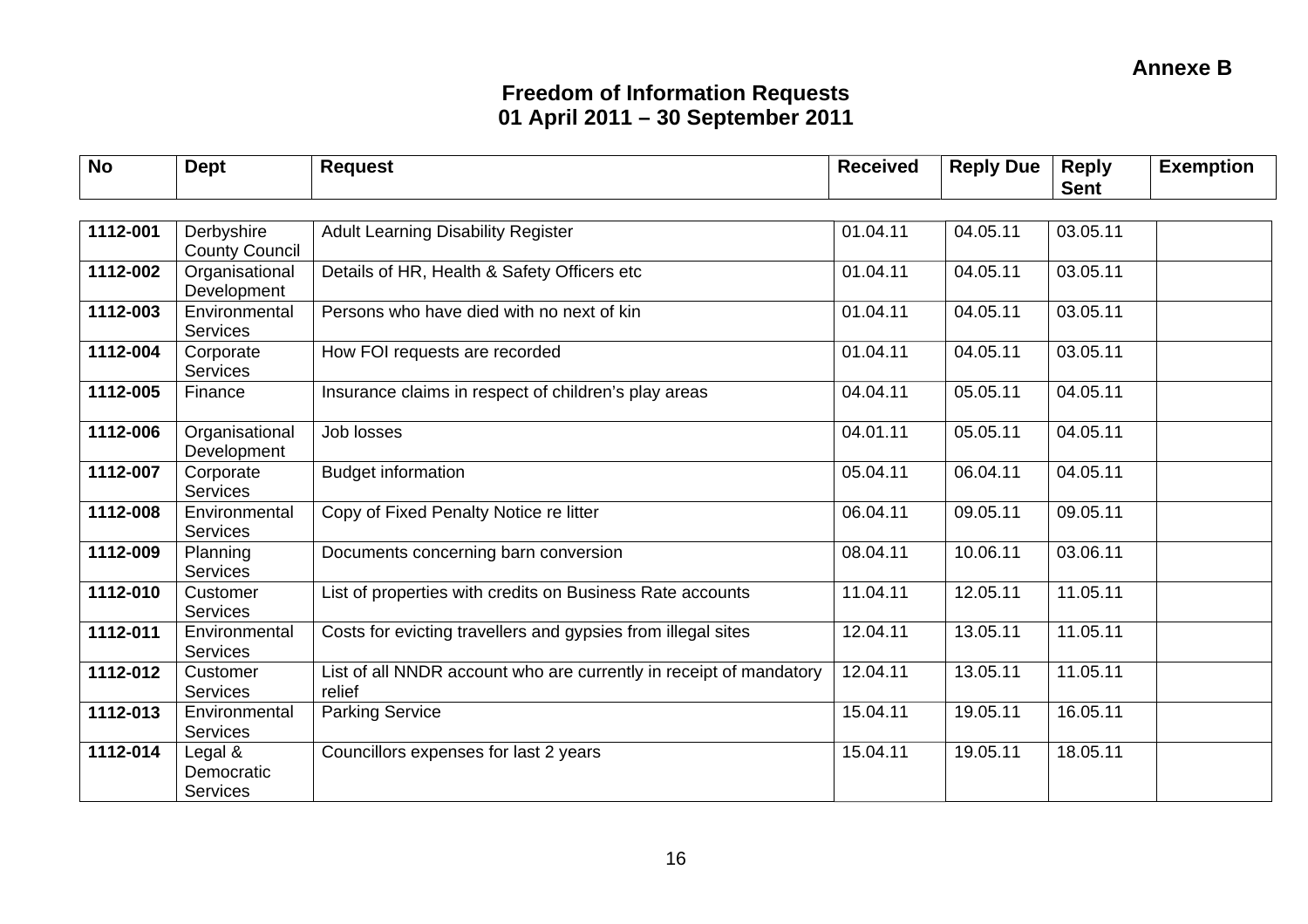| <b>No</b> | <b>Dept</b>                         | <b>Request</b>                                                       | <b>Received</b>      | <b>Reply Due</b> | <b>Reply</b><br><b>Sent</b> | <b>Exemption</b> |
|-----------|-------------------------------------|----------------------------------------------------------------------|----------------------|------------------|-----------------------------|------------------|
|           |                                     |                                                                      |                      |                  |                             |                  |
| 1112-015  | Environmental<br>Services           | Details of persons who have died with no next of kin                 | 15.04.11             | 19.05.11         | 19.05.11                    |                  |
| 1112-016  | Organisational<br>Development       | Costs of consultancy services to Authority for 2010-11               | 19.04.11             | 23.05.11         | 20.05.11                    |                  |
| 1112-017  | Environmental<br><b>Services</b>    | Details of taxi, mini cab and private hire companies within area     | 19.04.11             | 23.05.11         | 20.05.11                    |                  |
| 1112-018  | Environmental<br><b>Services</b>    | Details of persons who have died with no next of kin                 | 21.04.11             | 25.05.11         | 20.05.11                    |                  |
| 1112-019  | Environmental<br>Services           | Stray dogs and dog breeding establishments                           | 21.04.11             | 25.05.11         | 10.05.11                    |                  |
| 1112-020  | Finance                             | Services to disabled people and the impact of budget cuts            | 21.04.11             | 25.05.11         | 20.05.11                    |                  |
| 1112-021  | Finance                             | Details of council attendance at award ceremonies and<br>conferences | 21.04.11             | 25.05.11         | 25.05.11                    |                  |
| 1112-022  | Legal &<br>Democratic<br>Services   | <b>Personal Search fees</b>                                          | 26.04.11<br>02.05.11 | 02.06.11         | 01.06.11                    |                  |
| 1112-023  | Housing                             | Number of council owned buildings                                    | 26.04.11             | 26.05.11         | 26.05.11                    |                  |
| 1112-024  | Finance                             | Annual Revenue Budget Return for 2011-12                             | 26.04.11             | 26.05.11         | 25.05.11                    |                  |
| 1112-025  | Corporate<br><b>Services</b>        | How many staff from this Authority are based in Brussells            | 26.04.11             | 26.05.11         | 25.05.11                    |                  |
| 1112-026  | Derbyshire<br><b>County Council</b> | <b>Trading Standards</b>                                             | 26.04.11             | 26.05.11         | 25.05.11                    |                  |
| 1112-027  | Planning<br><b>Services</b>         | Supermarket Planning Gain                                            | 26.04.11             | 26.05.11         | 26.05.11                    |                  |
| 1112-028  | Environmental<br><b>Services</b>    | Statutory inspections carried out under Street Works legislation     | 28.04.11             | 31.05.11         | 26.05.11                    |                  |
| 1112-029  | Environmental<br><b>Services</b>    | Details of persons who have died with no next of kin                 | 03.05.11             | 01.06.11         | 01.06.11                    |                  |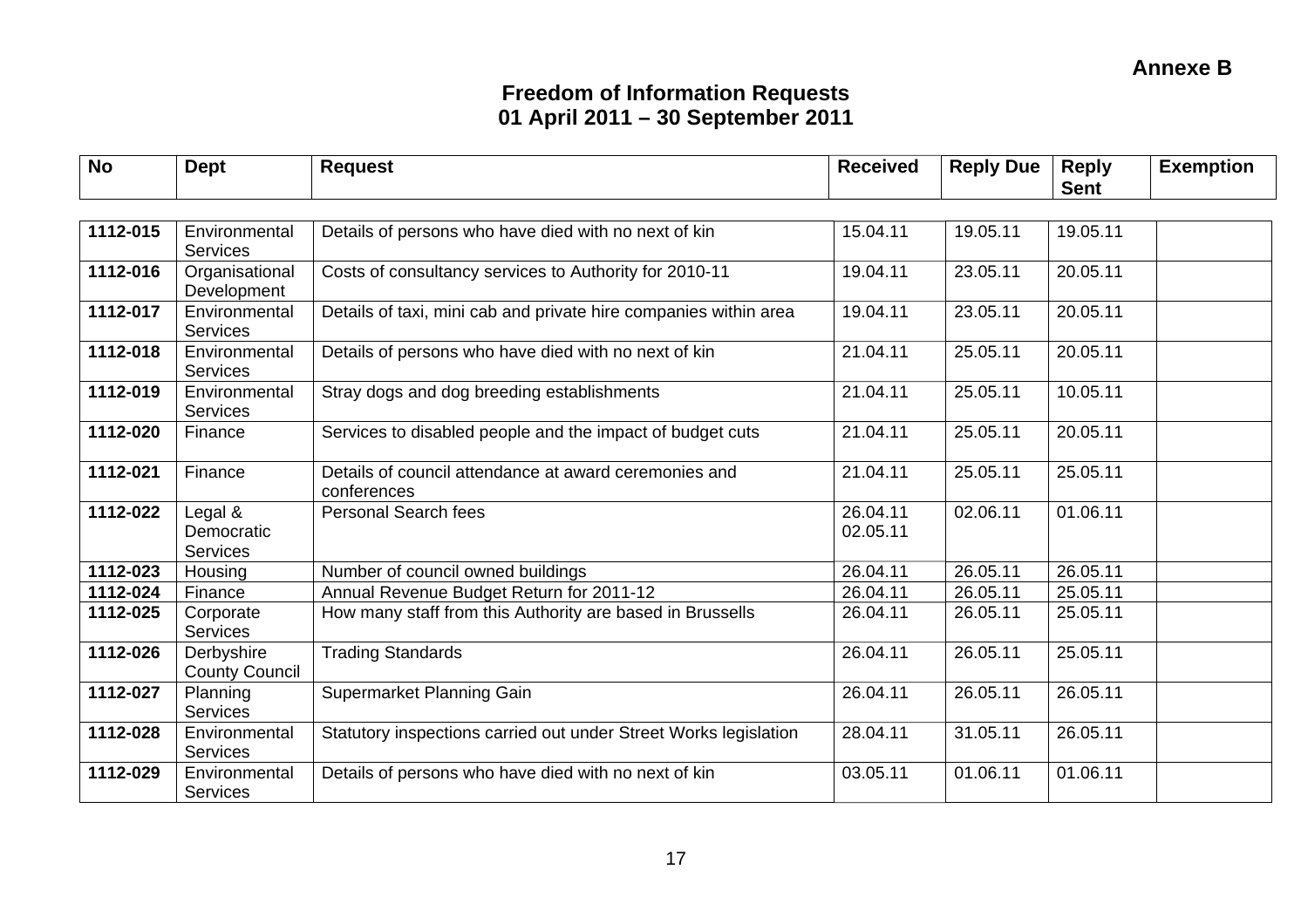| <b>No</b> | <b>Dept</b>                                      | <b>Request</b>                                                                                            | <b>Received</b> | <b>Reply Due</b> | <b>Reply</b><br><b>Sent</b> | <b>Exemption</b> |
|-----------|--------------------------------------------------|-----------------------------------------------------------------------------------------------------------|-----------------|------------------|-----------------------------|------------------|
|           |                                                  |                                                                                                           |                 |                  |                             |                  |
| 1112-030  | Corporate<br><b>Services</b>                     | Companies owned solely or partly by the Council                                                           | 03.05.11        | 01.06.11         | 01.06.11                    |                  |
| 1112-031  | Finance                                          | Spend on repairing kerbs, pavements etc and amount paid as a<br>result of insurance claims from accidents | 03.05.11        | 01.06.11         | 01.06.11                    |                  |
| 1112-032  | Environmental<br><b>Services</b>                 | List of food businesses registered within South Derbyshire                                                | 05.05.11        | 03.06.11         | 01.06.11                    |                  |
| 1112-033  | Environmental<br><b>Services</b>                 | Details of persons who have died with no next of kin                                                      | 05.05.11        | 03.06.11         | 01.06.11                    |                  |
| 1112-034  | Derbyshire<br><b>County Council</b>              | <b>Adult Social Services</b>                                                                              | 05.05.11        | 03.06.11         | 01.06.11                    |                  |
| 1112-035  | Organisational<br>Development                    | Misconduct procedure relating to staff                                                                    | 05.05.11        | 03.06.11         | 01.06.11                    |                  |
| 1112-036  | IT                                               | Money spent on Council's website over last five years                                                     | 05.05.11        | 03.06.11         | 01.06.11                    |                  |
| 1112-037  | IT                                               | The number of Council owned computers                                                                     | 05.05.11        | 03.06.11         | 02.06.11                    |                  |
| 1112-038  | Corporate<br>Services                            | Use of private companies re detective work and law enforcement                                            | 06.05.11        | 06.06.11         | 15.06.11                    |                  |
| 1112-039  | Housing /<br>Derbyshire<br><b>County Council</b> | Number of young runaways (under 18)                                                                       | 06.05.11        | 06.06.11         | 02.06.11                    |                  |
| 1112-040  | Environmental<br><b>Services</b>                 | How much motorists overpaid for parking using pay and display<br>machines                                 | 09.05.11        | 07.06.11         | 02.06.11                    |                  |
| 1112-041  | Legal &<br>Democratic<br><b>Services</b>         | Copy of all correspondence received by and sent to Tinklers<br><b>Solicitors</b>                          | 09.05.11        | 07.06.11         | 02.06.11                    |                  |
| 1112-042  | Environmental<br>Services                        | Illicit shipments of used clothing to Poland                                                              | 09.05.11        | 07.06.11         | 02.06.11                    |                  |
| 1112-043  | Environmental<br><b>Services</b>                 | Details of persons who have died with no next of kin                                                      | 09.05.11        | 07.06.11         | 02.06.11                    |                  |
| 1112-044  | Customer<br><b>Services</b>                      | Information relating to property in Aston on Trent                                                        | 09.05.11        | 07.06.11         | 24.05.11                    |                  |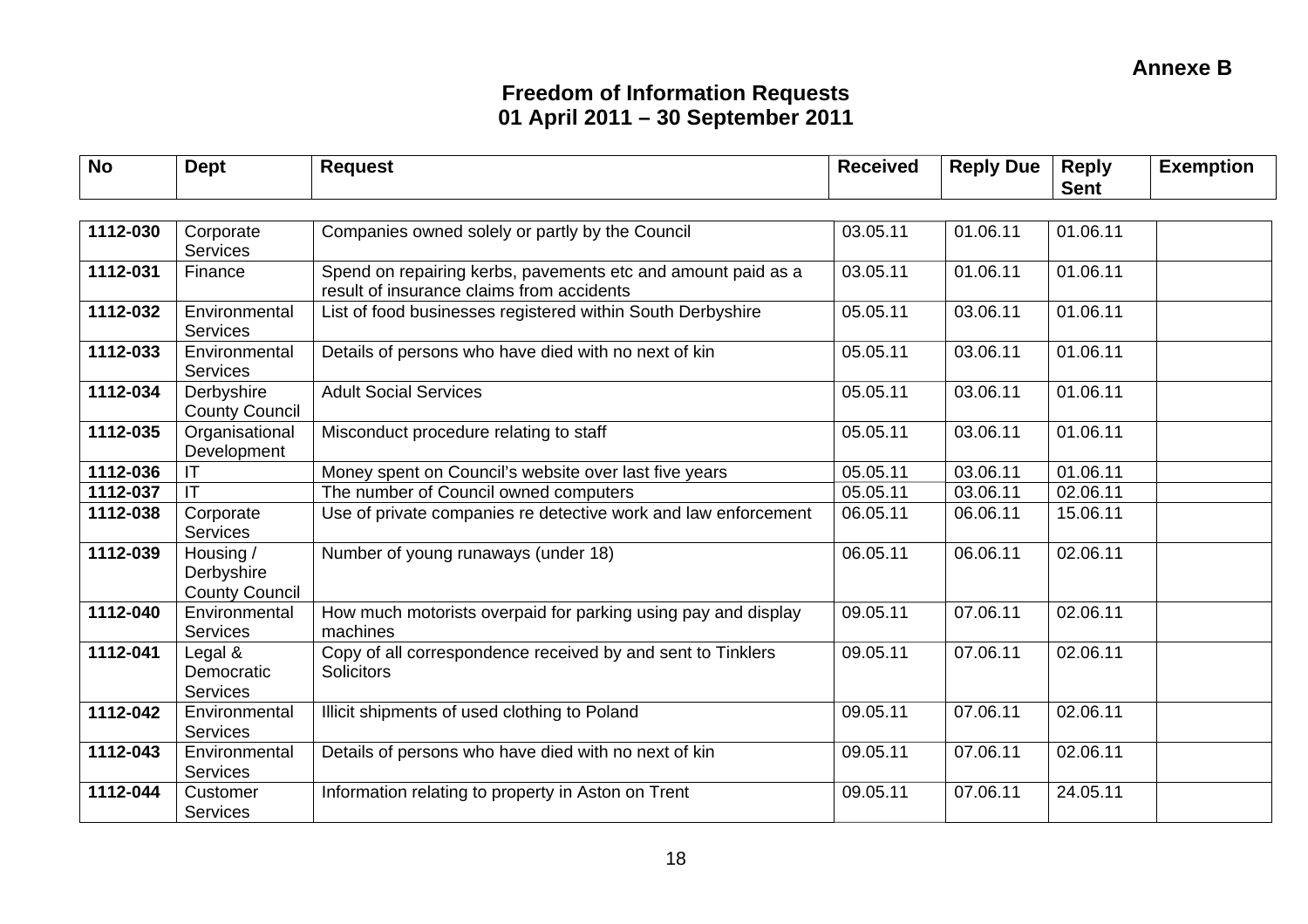| <b>No</b> | <b>Dept</b>                                      | <b>Request</b>                                                                                                  | <b>Received</b> | <b>Reply Due</b> | <b>Reply</b><br><b>Sent</b> | <b>Exemption</b> |
|-----------|--------------------------------------------------|-----------------------------------------------------------------------------------------------------------------|-----------------|------------------|-----------------------------|------------------|
|           |                                                  |                                                                                                                 |                 |                  |                             |                  |
| 1112-045  | $\mathsf{I}\mathsf{T}$                           | Disposal of IT equipment                                                                                        | 11.05.11        | 09.06.11         | 06.06.11                    |                  |
| 1112-046  | Community<br><b>Services</b>                     | Applications for Town-Village Green status                                                                      | 11.05.11        | 09.06.11         | 06.06.11                    |                  |
| 1112-047  | Environmental<br><b>Services</b>                 | Details of persons who have died with no next of kin                                                            | 12.05.11        | 10.06.11         | 06.06.11                    |                  |
| 1112-048  | Corporate<br><b>Services</b>                     | Senior Management on secondment from a private sector<br>company                                                | 12.05.11        | 10.06.11         | 06.06.11                    |                  |
| 1112-049  | Customer<br><b>Services</b>                      | List of businesses on NNDR which are in credit                                                                  | 12.05.11        | 10.06.11         | 06.06.11                    |                  |
| 1112-050  | Customer<br><b>Services</b>                      | List of empty property owned by Authority and private ownership                                                 | 12.05.11        | 10.06.11         | 06.06.11                    |                  |
| 1112-051  | Housing /<br>Derbyshire<br><b>County Council</b> | Contracts re Building Maintenance and Highways Maintenance                                                      | 13.05.11        | 13.06.11         | 06.06.11                    |                  |
| 1112-052  | Housing                                          | Details of Council houses that have been bought since 2000                                                      | 09.05.11        | 07.06.11         | 06.06.11                    |                  |
| 1112-053  | Planning<br><b>Services</b>                      | Naming and re-naming of street names                                                                            | 13.05.11        | 13.06.11         | 06.06.11                    |                  |
| 1112-054  | Environmental<br><b>Services</b>                 | Details of persons who have died with no next of kin                                                            | 16.05.11        | 14.06.11         | 06.06.11                    |                  |
| 1112-055  | Organisational<br>Development                    | Recruitment of staff from outside the UK                                                                        | 17.05.11        | 15.06.11         | 06.06.11                    |                  |
| 1112-056  | Environmental<br><b>Services</b>                 | Purchase of ice cleats                                                                                          | 18.05.11        | 16.06.11         | 06.06.11                    |                  |
| 1112-057  | Housing                                          | Number of Council buildings which could be affected by the<br>Literary and Scientific Institutions Act of 1854. | 17.05.11        | 15.06.11         | 15.06.11                    |                  |
| 1112-058  | Environmental<br><b>Services</b>                 | Copy of investigation report into accident at supermarket                                                       | 20.05.11        | 24.06.11         | 23.06.11                    |                  |
| 1112-059  | Environmental<br><b>Services</b>                 | Number of reported bed bug infestations                                                                         | 20.05.11        | 20.06.11         | 15.06.11                    |                  |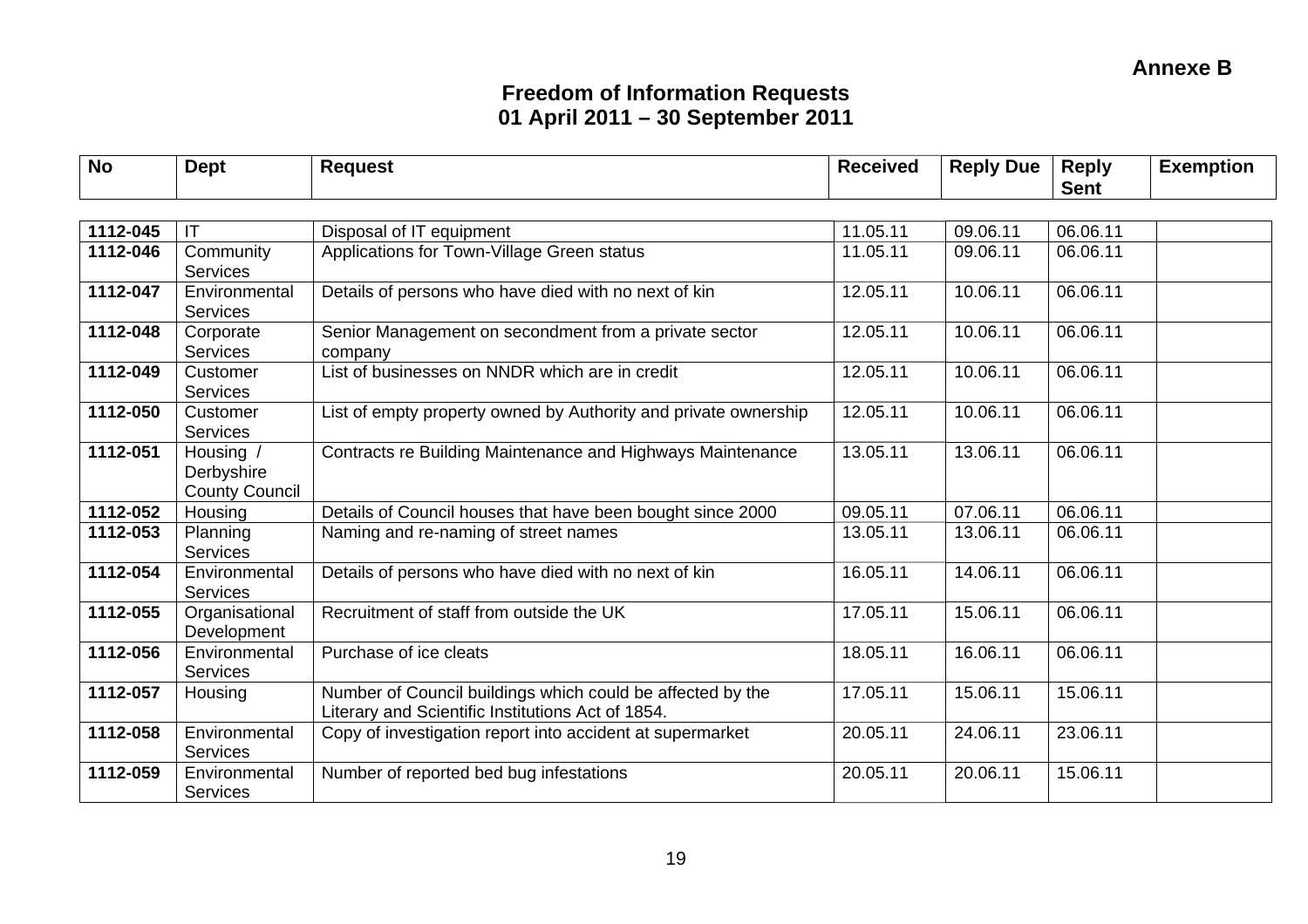| <b>No</b> | <b>Dept</b>                                   | <b>Request</b>                                                                                                                                                                                                         | <b>Received</b> | <b>Reply Due</b> | <b>Reply</b><br><b>Sent</b> | <b>Exemption</b> |
|-----------|-----------------------------------------------|------------------------------------------------------------------------------------------------------------------------------------------------------------------------------------------------------------------------|-----------------|------------------|-----------------------------|------------------|
|           |                                               |                                                                                                                                                                                                                        |                 |                  |                             |                  |
| 1112-060  | Corporate<br><b>Services</b>                  | Does your council use the normal dictionary definitions in the<br>Council policy statements of the words "Fraud, Corruption"?<br>and has your Council ever changed the definition of the words<br>"Fraud, Corruption"? | 19.05.11        | 17.06.11         | 21.06.11                    |                  |
| 1112-061  | Environmental<br>Services                     | Pest control service and refuse collection service                                                                                                                                                                     | 23.05.11        | 21.06.11         | 21.06.11                    |                  |
| 1112-062  | Environmental<br><b>Services</b>              | Information relating to traffic wardens or traffic enforcement<br>officers                                                                                                                                             | 25.05.11        | 23.06.11         | 21.06.11                    |                  |
| 1112-063  | Finance                                       | Minimum limit the Council sets for its general reserve balances                                                                                                                                                        | 26.05.11        | 24.06.11         | 21.06.11                    |                  |
| 1112-064  | Finance                                       | GPC Visa purchasing cards spending                                                                                                                                                                                     | 26.05.11        | 24.06.11         | 23.06.11                    |                  |
| 1112-065  | Derbyshire<br><b>County Council</b>           | Occupational Therapy and Sensory Impairment disability teams                                                                                                                                                           | 25.05.11        | 24.06.11         | 03.06.11                    |                  |
| 1112-066  | Customer<br><b>Services</b>                   | NNDR assessments in excess of £30,000                                                                                                                                                                                  | 26.05.11        | 24.06.11         | 23.06.11                    |                  |
| 1112-067  | Customer<br>Services                          | Empty commercial properties with RV in excess of £45,000                                                                                                                                                               | 26.05.11        | 24.06.11         | 23.06.11                    |                  |
| 1112-068  | Housing                                       | Number of Council house and social housing tenants earning high<br>salaries                                                                                                                                            | 27.05.11        | 27.06.11         | 27.06.11                    |                  |
| 1112-069  | Environmental<br><b>Services</b>              | <b>Staff Parking</b>                                                                                                                                                                                                   | 27.05.11        | 27.06.11         | 23.06.11                    |                  |
| 1112-070  | Corporate<br>Services                         | Details of Freedom of Information Officer                                                                                                                                                                              | 27.05.11        | 27.06.11         | 29.06.11                    |                  |
| 1112-071  | Planning<br>Services /<br><b>Env Services</b> | Staff numbers and number of fee earning applications received by<br><b>Building Control</b>                                                                                                                            | 31.05.11        | 28.06.11         | 11.07.11                    |                  |
| 1112-072  | Housing                                       | Council house waiting list                                                                                                                                                                                             | 31.05.11        | 28.06.11         | 27.06.11                    |                  |
| 1112-073  | Organisational<br>Development                 | <b>Staff sickness</b>                                                                                                                                                                                                  | 31.05.11        | 28.06.11         | 27.06.11                    |                  |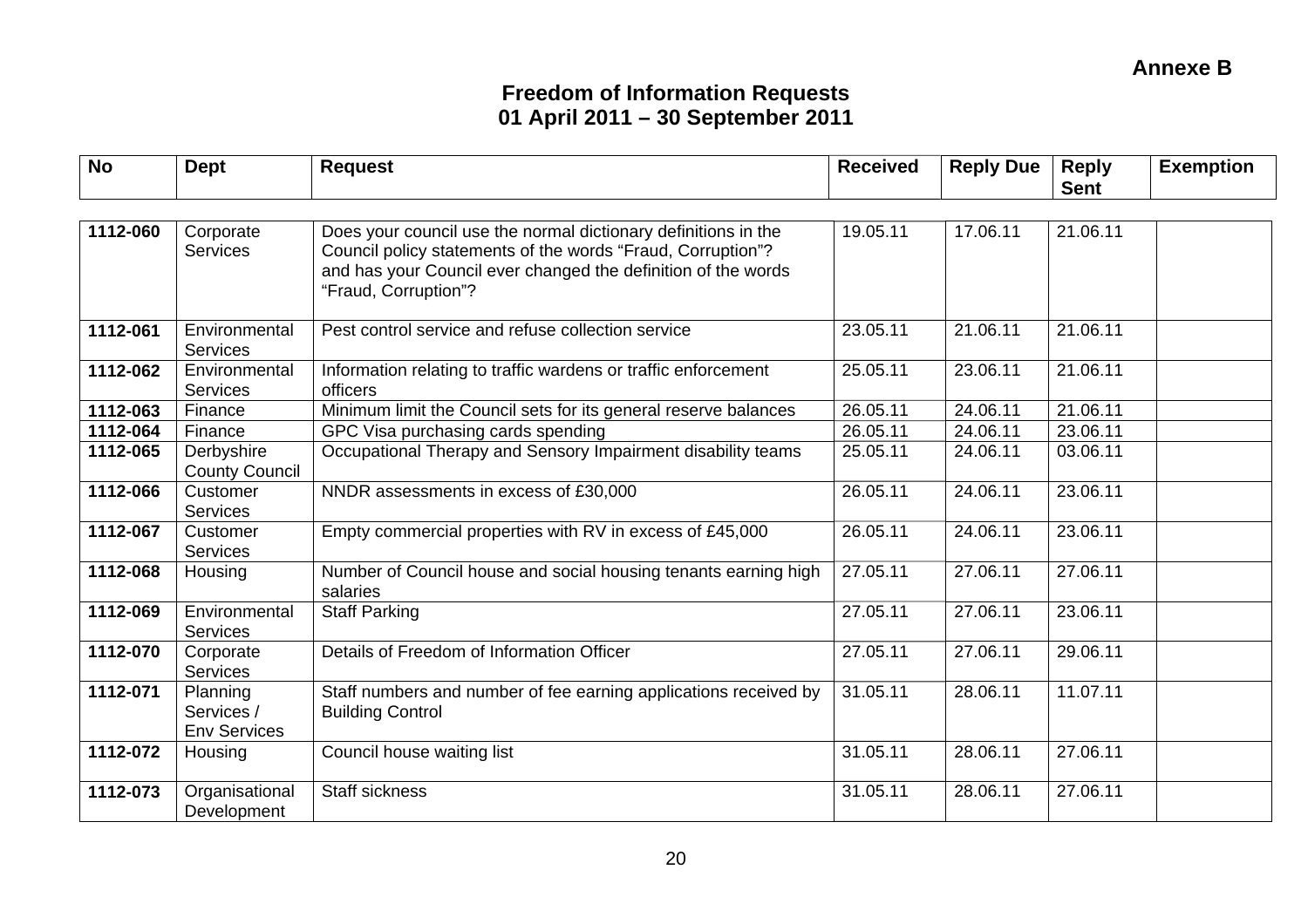| <b>No</b> | <b>Dept</b>                         | <b>Request</b>                                                                                | <b>Received</b> | <b>Reply Due</b> | <b>Reply</b><br><b>Sent</b> | <b>Exemption</b> |
|-----------|-------------------------------------|-----------------------------------------------------------------------------------------------|-----------------|------------------|-----------------------------|------------------|
| 1112-074  | Planning<br>Services                | Details of planning application and contact details of Economic<br><b>Development Officer</b> | 31.05.11        | 28.06.11         | 12.07.11                    |                  |
| 1112-075  | Community<br><b>Services</b>        | <b>Burial sites</b>                                                                           | 31.05.11        | 28.06.11         | 30.06.11                    |                  |
| 1112-076  | Derbyshire<br><b>County Council</b> | Number of racial incidents reported across all schools                                        | 31.05.11        | 28.06.11         | 06.06.11                    |                  |
| 1112-077  | Organisational<br>Development       | Social media training courses                                                                 | 01.06.11        | 29.06.11         | 29.06.11                    |                  |
| 1112-078  | Derbyshire<br><b>County Council</b> | <b>Learning Disability Services</b>                                                           | 02.06.11        | 30.06.11         | 06.06.11                    |                  |
| 1112-079  | Environmental<br><b>Services</b>    | Details of persons who have died with no next of kin                                          | 03.06.11        | 01.07.11         | 27.06.11                    |                  |
| 1112-080  | Environmental<br><b>Services</b>    | List of places which hold licences for live venues                                            | 03.06.11        | 01.07.11         | 03.06.11                    |                  |
| 1112-081  | Customer<br><b>Services</b>         | Council Tax reminder letters sent to Councillors                                              | 06.06.11        | 04.07.11         | 27.06.11                    |                  |
| 1112-082  | Derbyshire<br><b>County Council</b> | Responsibilities towards street lights, traffic lights etc                                    | 07.06.11        | 05.07.11         | 30.06.11                    |                  |
| 1112-083  | Corporate<br><b>Services</b>        | Number of tickets for the Olympics the Authority applied for                                  | 07.06.11        | 05.07.11         | 30.06.11                    |                  |
| 1112-084  | Finance                             | Government procurement cards                                                                  | 07.06.11        | 05.07.11         | 04.07.11                    |                  |
| 1112-085  | Community<br>Services               | Number of cremations performed by public owned crematoria in<br>South Derbyshire              | 08.06.11        | 06.07.11         | 04.07.11                    |                  |
| 1112-086  | Environmental<br><b>Services</b>    | Incidents where refuse collectors were assaulted by members of<br>the public                  | 09.06.11        | 07.07.11         | 04.07.11                    |                  |
| 1112-087  | Customer<br><b>Services</b>         | Credit balances on NNDR accounts from 1 April 1990                                            | 01.06.11        | 29.06.11         | 04.07.11                    |                  |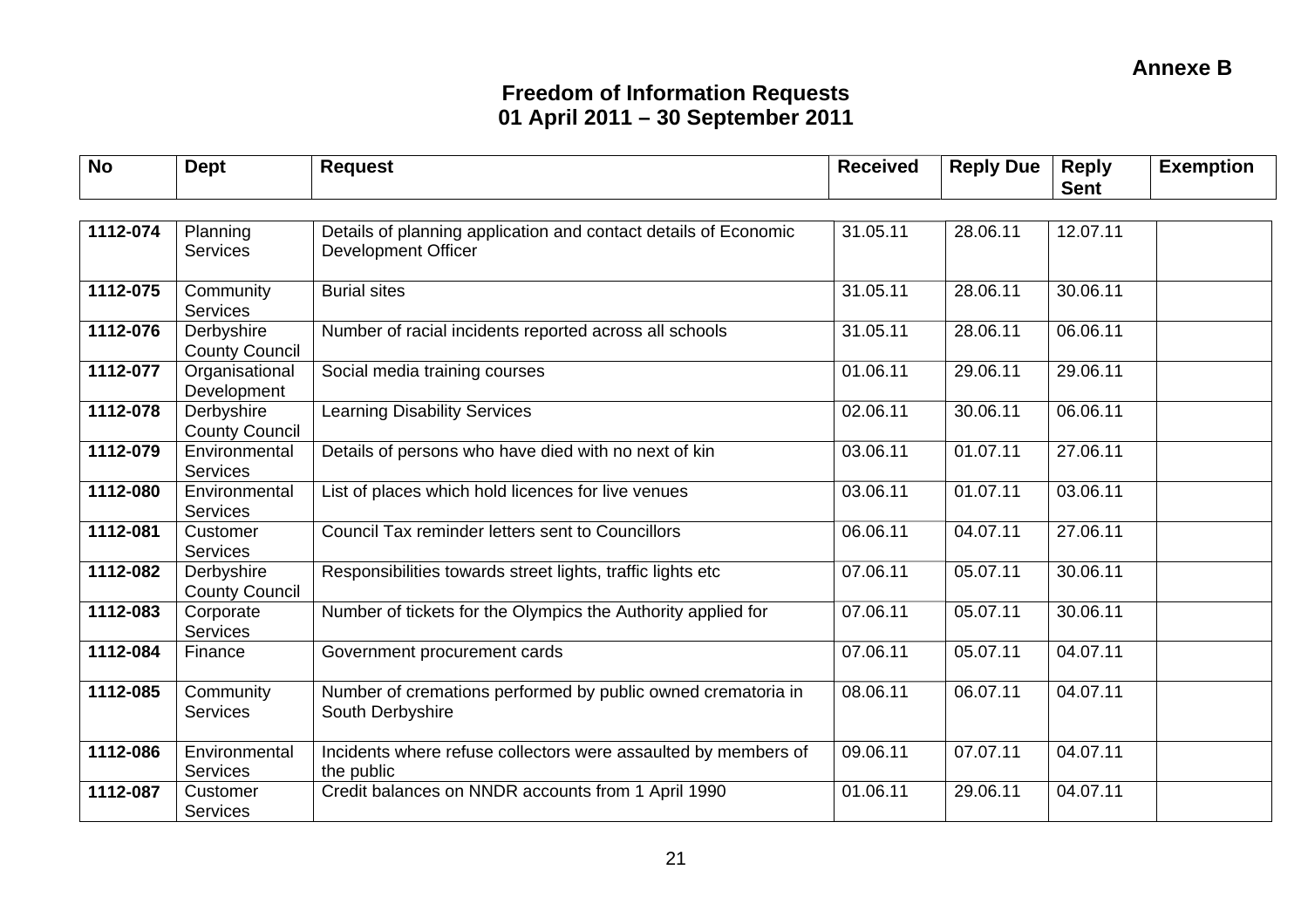| <b>No</b> | <b>Dept</b>                                            | <b>Request</b>                                                           | <b>Received</b> | <b>Reply Due</b> | <b>Reply</b><br><b>Sent</b> | <b>Exemption</b> |
|-----------|--------------------------------------------------------|--------------------------------------------------------------------------|-----------------|------------------|-----------------------------|------------------|
| 1112-088  | Community<br><b>Services</b>                           | 'Witch's hat' type roundabouts in playgrounds within South<br>Derbyshire | 13.06.11        | 11.07.11         | 04.07.11                    |                  |
| 1112-089  | Environmental                                          | List of addresses where dog bins are sited                               | 13.06.11        | 11.07.11         | 04.07.11                    |                  |
| 1112-090  | <b>Services</b><br>Derbyshire<br><b>County Council</b> | <b>Trading Standards test purchases</b>                                  | 13.06.11        | 11.07.11         | 17.06.11                    |                  |
| 1112-091  | Environmental<br><b>Services</b>                       | Details of persons who have died with no next of kin                     | 14.06.11        | 12.07.11         | 04.07.11                    |                  |
| 1112-092  | Environmental<br><b>Services</b>                       | Enforcement activities in the private rented sector                      | 14.06.11        | 12.07.11         | 07.07.11                    |                  |
| 1112-093  | Customer<br><b>Services</b>                            | List of all Rateable Value assessments between £500 and<br>£12,000       | 15.06.11        | 13.07.11         | 04.07.11                    |                  |
| 1112-094  | Environmental<br><b>Services</b>                       | Waste Electrical and Electronic Equipment and Batteries tender           | 14.06.11        | 12.07.11         | 04.07.11                    |                  |
| 1112-095  | IT                                                     | <b>Customer Relationship Management systems</b>                          | 17.06.11        | 15.07.11         | 04.07.11                    |                  |
| 1112-096  | Legal $\&$<br>Democratic<br>Services                   | Correspondence relating to fees for personal searches                    | 20.06.11        | 18.07.11         | 14.07.11                    |                  |
| 1112-097  | Housing                                                | <b>PRC Houses</b>                                                        | 20.06.11        | 18.07.11         | 14.07.11                    |                  |
| 1112-098  | Environmental<br><b>Services</b>                       | Hackney carriage and private hire vehicle numbers                        | 20.06.11        | 18.07.11         | 04.07.11                    |                  |
| 1112-099  | Env Services /<br>Customer<br><b>Services</b>          | Empty properties in local authority area                                 | 20.06.11        | 18.07.11         | 15.07.11                    |                  |
| 1112-100  | Derbyshire<br><b>County Council</b>                    | <b>Trading Standards</b>                                                 | 21.06.11        | 19.07.11         | 28.06.11                    |                  |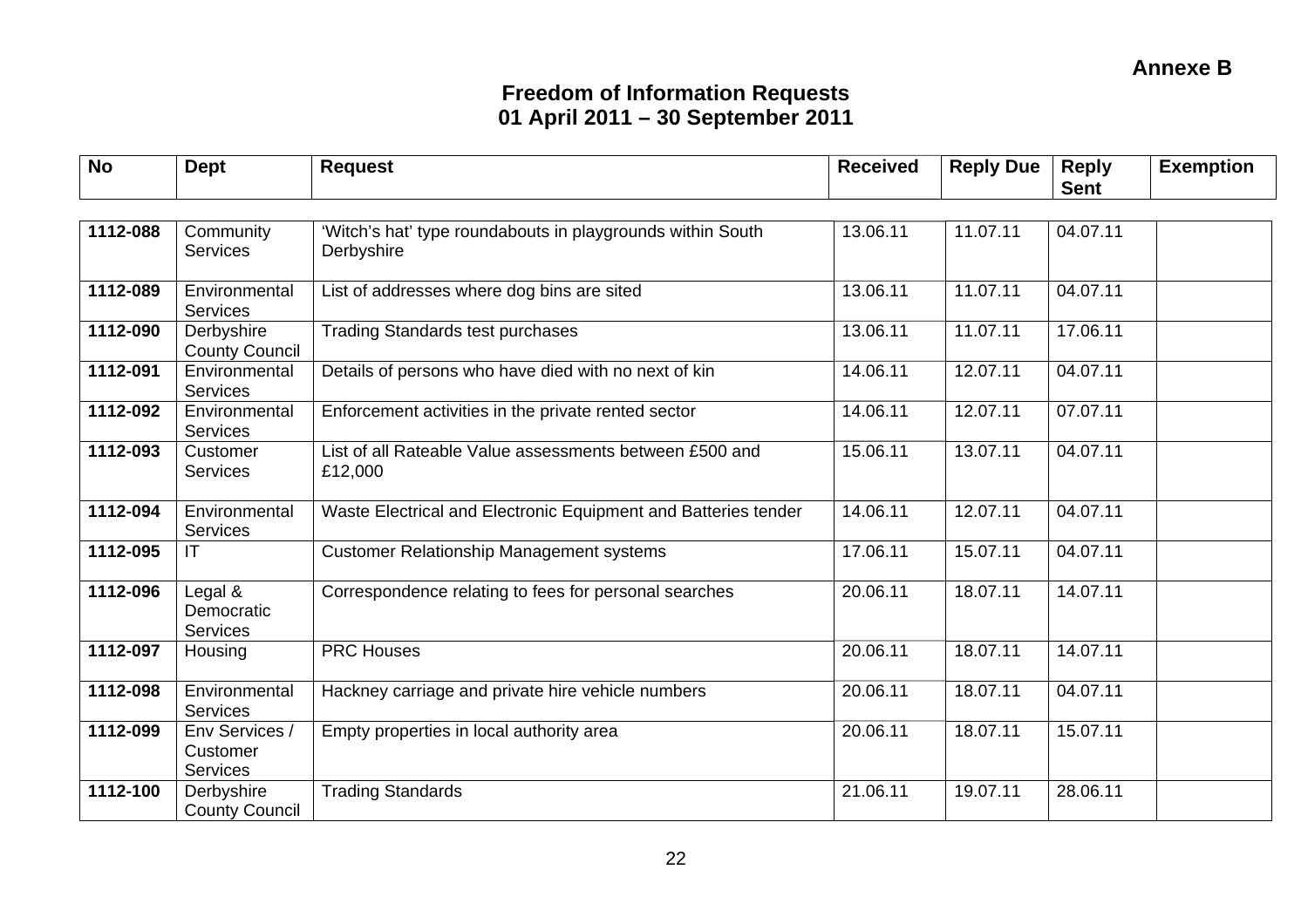#### **Annexe B Annexe B**

| <b>No</b> | <b>Dept</b>                                              | <b>Request</b>                                                                                                                                                                                                         | <b>Received</b> | <b>Reply Due</b> | <b>Reply</b><br><b>Sent</b> | <b>Exemption</b> |
|-----------|----------------------------------------------------------|------------------------------------------------------------------------------------------------------------------------------------------------------------------------------------------------------------------------|-----------------|------------------|-----------------------------|------------------|
|           |                                                          |                                                                                                                                                                                                                        |                 |                  |                             |                  |
| 1112-101  | <b>Chief Exec</b>                                        | Details of spending on Chief Executive's Council credit card                                                                                                                                                           | 21.06.11        | 19.07.11         | 04.07.11                    |                  |
| 1112-102  | Legal &<br>Democratic<br>Services /<br><b>Chief Exec</b> | Council use of flights                                                                                                                                                                                                 | 22.06.11        | 20.07.11         | 12.07.11                    |                  |
| 1112-103  | Corporate<br><b>Services</b>                             | Chief Exec's expenses for last 3 years                                                                                                                                                                                 | 23.06.11        | 21.07.11         | 26.07.11                    |                  |
| 1112-104  | Legal &<br>Democratic<br><b>Services</b>                 | Council meetings attended by Councillors, seats un-contested,<br>length of service of current Councillors, average response rate re<br>constituents correspondence and average attendance at<br>constituency surgeries | 23.06.11        | 21.07.11         | 07.07.11                    |                  |
| 1112-105  | <b>Chief Exec</b>                                        | Details of conferences, training etc attended by Chief Exec. Cost<br>of travel and accommodation                                                                                                                       | 23.06.11        | 21.07.11         | 26.07.11                    |                  |
| 1112-106  | Environmental<br>Services                                | Details of persons who have died with no known next of kin                                                                                                                                                             | 24.06.11        | 22.07.11         | 04.07.11                    |                  |
| 1112-107  | Environmental<br>Services                                | Details of persons who have died with no known next of kin                                                                                                                                                             | 24.06.11        | 22.07.11         | 04.07.11                    |                  |
| 1112-108  | IT                                                       | Mobile phones and computers paid for by Council                                                                                                                                                                        | 24.06.11        | 22.07.11         | 26.07.11                    |                  |
| 1112-109  | Organisational<br>Development                            | Council staff suspended on full pay                                                                                                                                                                                    | 24.06.11        | 22.07.11         | 27.07.11                    |                  |
| 1112-110  | Organisational<br>Development                            | Publicity paid for by Council                                                                                                                                                                                          | 24.06.11        | 22.07.11         | 20.07.11                    |                  |
| 1112-111  | Derbyshire<br><b>County Council</b>                      | Deprivation of Liberty Orders                                                                                                                                                                                          | 28.06.11        | 26.07.11         | 28.06.11                    |                  |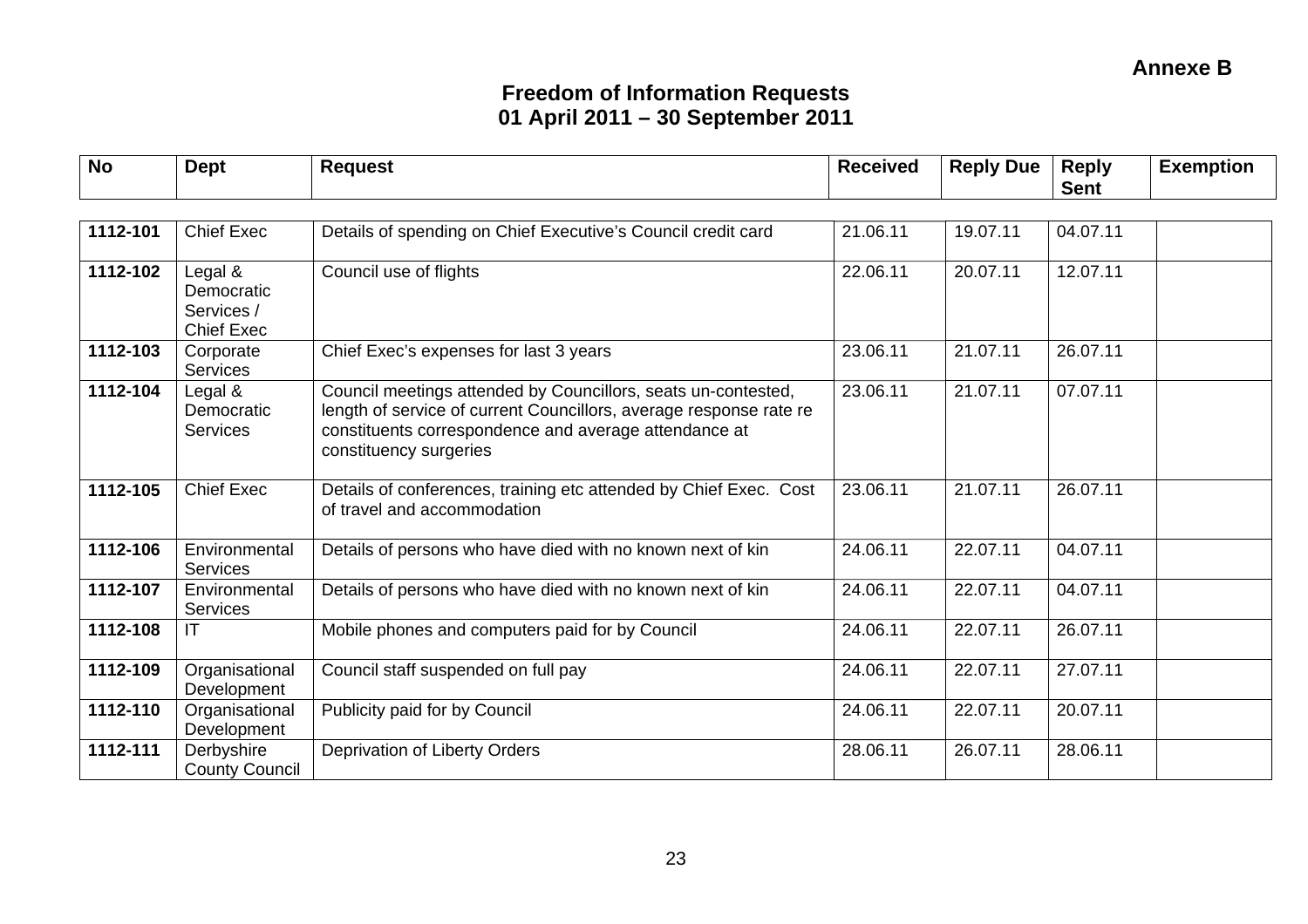| <b>No</b> | <b>Dept</b>                         | <b>Request</b>                                                                       | <b>Received</b> | <b>Reply Due</b> | <b>Reply</b><br><b>Sent</b> | <b>Exemption</b>                                        |
|-----------|-------------------------------------|--------------------------------------------------------------------------------------|-----------------|------------------|-----------------------------|---------------------------------------------------------|
|           |                                     |                                                                                      |                 |                  |                             |                                                         |
| 1112-112  | Environmental<br><b>Services</b>    | Whether information was passed to police                                             | 23.06.11        | 21.07.11         | 11.07.11                    | <b>Exemptions</b><br>Section 40<br>and Section<br>30(1) |
| 1112-113  | Finance                             | How many cheques were issued and how many cheques received<br>in last financial year | 29.06.11        | 27.07.11         | 20.07.11                    |                                                         |
| 1112-114  | Customer<br><b>Services</b>         | Contract with third party bailiff companies                                          | 29.06.11        | 27.07.11         | 26.07.11                    |                                                         |
| 1112-115  | Organisational<br>Development       | Details relating to Support Staff and Manual workers employed by<br>Council          | 30.06.11        | 28.07.11         | 30.08.11                    |                                                         |
| 1112-116  | Derbyshire<br><b>County Council</b> | Number of schools sued by parents over past five years                               | 30.06.11        | 28.07.11         | 30.06.11                    |                                                         |
| 1112-117  | Organisational<br>Development       | Public sector pay for last 6 years                                                   | 04.07.11        | 01.08.11         |                             | Request<br>sent to<br>redefine<br>request               |
| 1112-118  | Community<br><b>Services</b>        | Complaints from allotment holders re other allotment holders                         | 04.07.11        | 01.08.11         | 11.07.11                    |                                                         |
| 1112-119  | Finance                             | Authority's spend with Capita Group over last 3 years                                | 06.07.11        | 03.08.11         | 26.07.11                    |                                                         |
| 1112-120  | IT                                  | ICT contracts relating to mobile phones and software licensing                       | 07.07.11        | 04.08.11         | 26.07.11                    |                                                         |
| 1112-121  | Corporate<br><b>Services</b>        | Log of FOI requests made to Council over the last 12 months                          | 11.07.11        | 08.08.11         | 05.08.11                    |                                                         |
| 1112-122  | Customer<br><b>Services</b>         | NNDR accounts in credit                                                              | 11.07.11        | 08.08.11         | 11.07.11                    |                                                         |
| 1112-123  | Customer<br><b>Services</b>         | Policy on name changes regarding Council Tax accounts                                | 11.07.11        | 08.08.11         | 14.07.11                    |                                                         |
| 1112-124  | Community<br>Services               | Contact details for various posts within Authority                                   | 12.07.11        | 09.08.11         | 05.08.11                    |                                                         |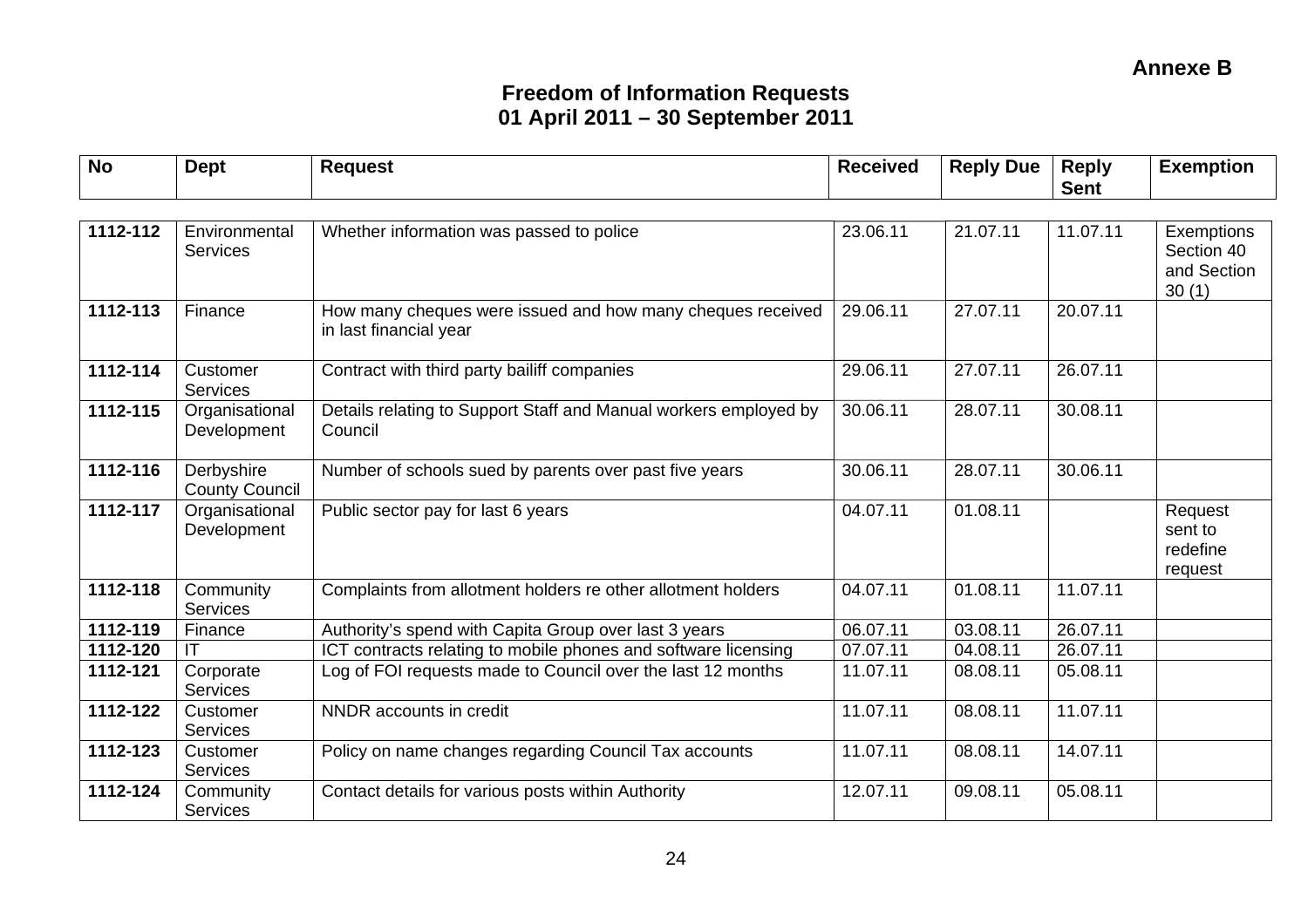| <b>No</b> | <b>Dept</b>                         | <b>Request</b>                                                                   | <b>Received</b> | <b>Reply Due</b> | <b>Reply</b><br><b>Sent</b> | <b>Exemption</b> |
|-----------|-------------------------------------|----------------------------------------------------------------------------------|-----------------|------------------|-----------------------------|------------------|
|           |                                     |                                                                                  |                 |                  |                             |                  |
| 1112-125  | Environmental<br><b>Services</b>    | Persons who have died with no next of kin                                        | 12.07.11        | 09.08.11         | 26.07.11                    |                  |
| 1112-126  | Customer<br><b>Services</b>         | Details of NNDR accounts with credit balances                                    | 12.07.11        | 09.08.11         | 14.07.11                    |                  |
| 1112-127  | Environmental<br><b>Services</b>    | Noise pollution by wind turbines                                                 | 13.07.11        | 10.08.11         | 14.07.11                    |                  |
| 1112-128  | Customer<br><b>Services</b>         | Unclaimed credit balances on NNDR accounts                                       | 14.07.11        | 11.08.11         | 26.07.11                    |                  |
| 1112-129  | Environmental<br><b>Services</b>    | Persons who have died with no next of kin                                        | 14.07.11        | 11.08.11         | 05.08.11                    |                  |
| 1112-130  | Environmental<br><b>Services</b>    | Number of Dangerous Wild Animal licenses issued                                  | 18.07.11        | 15.08.11         | 18.08.11                    |                  |
| 1112-131  | Corporate<br><b>Services</b>        | <b>Bailiff contracts</b>                                                         | 18.07.11        | 15.08.11         | 05.08.11                    |                  |
| 1112-132  | Customer<br><b>Services</b>         | Rateable Value and liabilities for all schools within South<br>Derbyshire        | 20.07.11        | 17.08.11         | 12.08.11                    |                  |
| 1112-133  | Customer<br>Services                | Empty commercial properties within Westminster Borough Council<br>area           | 22.07.11        | 19.08.11         | 10.08.11                    |                  |
| 1112-134  | Derbyshire<br><b>County Council</b> | Number of people enrolled at public libraries within our area                    | 25.07.11        | 22.08.11         | 27.07.11                    |                  |
| 1112-135  | Planning<br>Services                | Planning permissions granted for new builds / extensions to public<br>buildings. | 25.07.11        | 22.08.11         | 16.08.11                    |                  |
| 1112-136  | Planning<br><b>Services</b>         | Section 106 agreements agreed by Council over last 10 years                      | 26.07.11        | 23.08.11         | 12.08.11                    |                  |
| 1112-137  | Derbyshire<br><b>County Council</b> | Un-adopted Highways                                                              | 25.07.11        | 22.08.11         | 12.08.11                    |                  |
| 1112-138  | Derbyshire<br><b>County Council</b> | Un-adopted Highways                                                              | 26.07.11        | 23.08.11         | 12.08.11                    |                  |
| 1112-139  | Customer<br><b>Services</b>         | NNDR accounts in credit                                                          | 27.07.11        | 24.08.11         | 12.08.11                    |                  |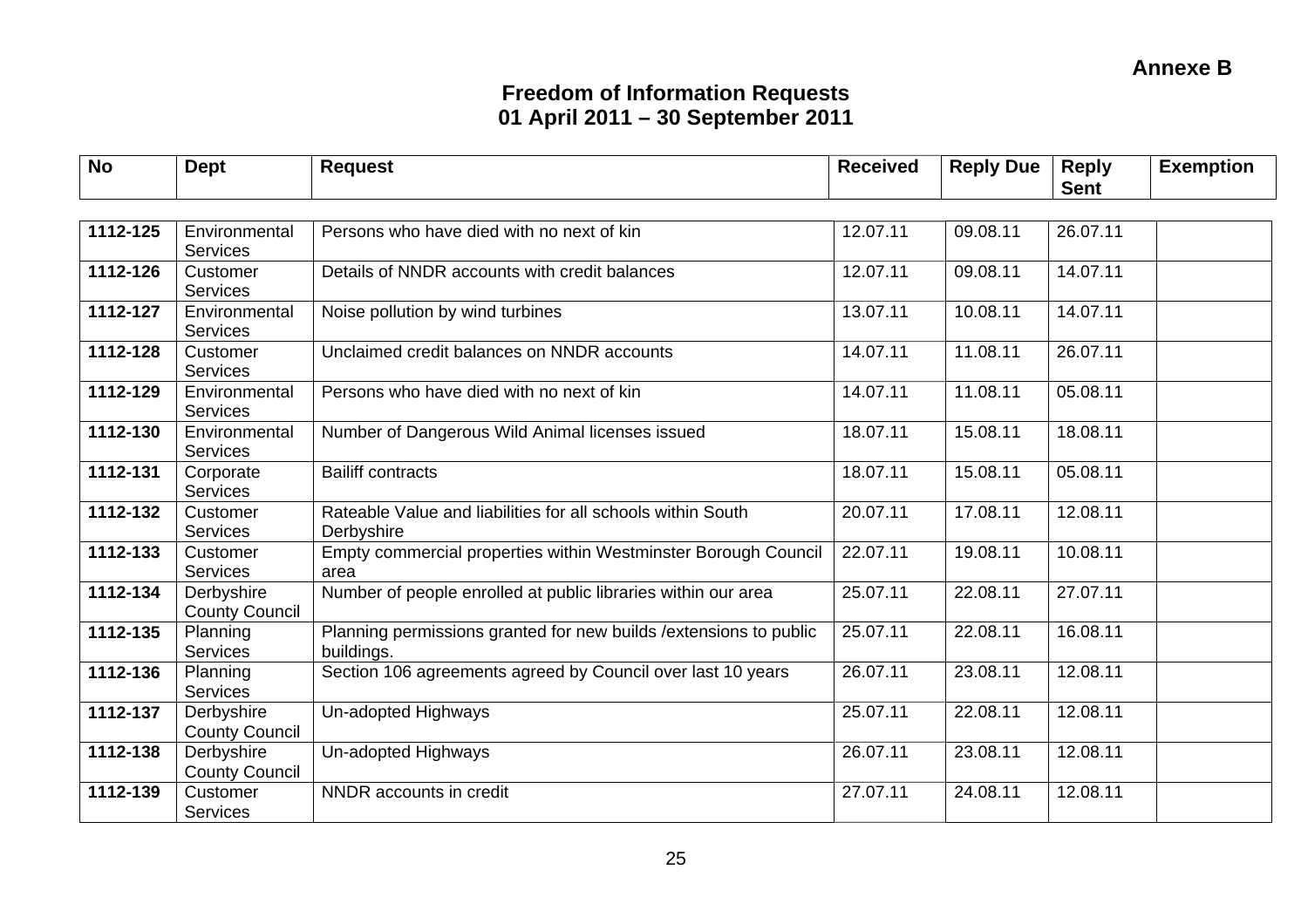| <b>No</b> | <b>Dept</b>                         | <b>Request</b>                                                                                                 | <b>Received</b> | <b>Reply Due</b> | <b>Reply</b> | <b>Exemption</b> |
|-----------|-------------------------------------|----------------------------------------------------------------------------------------------------------------|-----------------|------------------|--------------|------------------|
|           |                                     |                                                                                                                |                 |                  | <b>Sent</b>  |                  |
| 1112-140  | Environmental<br><b>Services</b>    | Money generated from recycling collections                                                                     | 27.07.11        | 24.08.11         | 16.08.11     |                  |
| 1112-141  | Environmental<br><b>Services</b>    | Fly-tipping, skip permits and bulky waste collections                                                          | 28.07.11        | 25.08.11         | 22.08.11     |                  |
| 1112-142  | Environmental<br><b>Services</b>    | Motorway service stations under the jurisdiction of SDDC                                                       | 29.07.11        | 26.08.11         | 16.08.11     |                  |
| 1112-143  | Environmental<br>Services           | Details of persons who have died with no next of kin                                                           | 01.08.11        | 30.08.11         | 22.08.11     |                  |
| 1112-144  |                                     | Council's PBX maintenance contracts                                                                            | 01.08.11        | 30.08.11         | 22.08.11     |                  |
| 1112-145  | Corporate<br><b>Services</b>        | Contact details                                                                                                | 02.08.11        | 31.08.11         | 31.08.11     |                  |
| 1112-146  | Environmental<br><b>Services</b>    | Details of persons who have died with no next of kin                                                           | 02.08.11        | 31.08.11         | 22.08.11     |                  |
| 1112-147  | Community<br><b>Services</b>        | Number of playing pitches lost on council-run public parks in the<br>past 10 years                             | 02.08.11        | 31.08.11         | 22.08.11     |                  |
| 1112-148  | Organisational<br>Development       | Total amount of money paid to trade unions and staff time given to<br>trade unions                             | 03.08.11        | 01.09.11         | 30.08.11     |                  |
| 1112-149  | IT                                  | Inappropriate images held on Council computers                                                                 | 03.08.11        | 01.09.11         | 30.08.11     |                  |
| 1112-150  | Environmental<br><b>Services</b>    | Council spend on gypsy / traveller encampments                                                                 | 03.08.11        | 01.09.11         | 01.09.11     |                  |
| 1112-151  | All departments                     | Details of internal data loss                                                                                  | 04.08.11        | 02.09.11         | 31.08.11     |                  |
| 1112-152  | Derbyshire<br><b>County Council</b> | Young people and adults with special needs                                                                     | 05.08.11        | 05.09.11         | 10.08.11     |                  |
| 1112-153  | Community<br><b>Services</b>        | Anti Social Behaviour Policies and Procedures                                                                  | 08.08.11        | 06.09.11         | 31.08.11     |                  |
| 1112-154  | Planning<br><b>Services</b>         | Maps showing land owned by Authority, green belt, brown field,<br>landbank land, village greens and allotments | 08.08.11        | 06.09.11         | 31.08.11     |                  |
| 1112-155  | Customer<br><b>Services</b>         | Companies liable for more than one rating assessment / account                                                 | 09.08.11        | 07.09.11         | 31.08.11     |                  |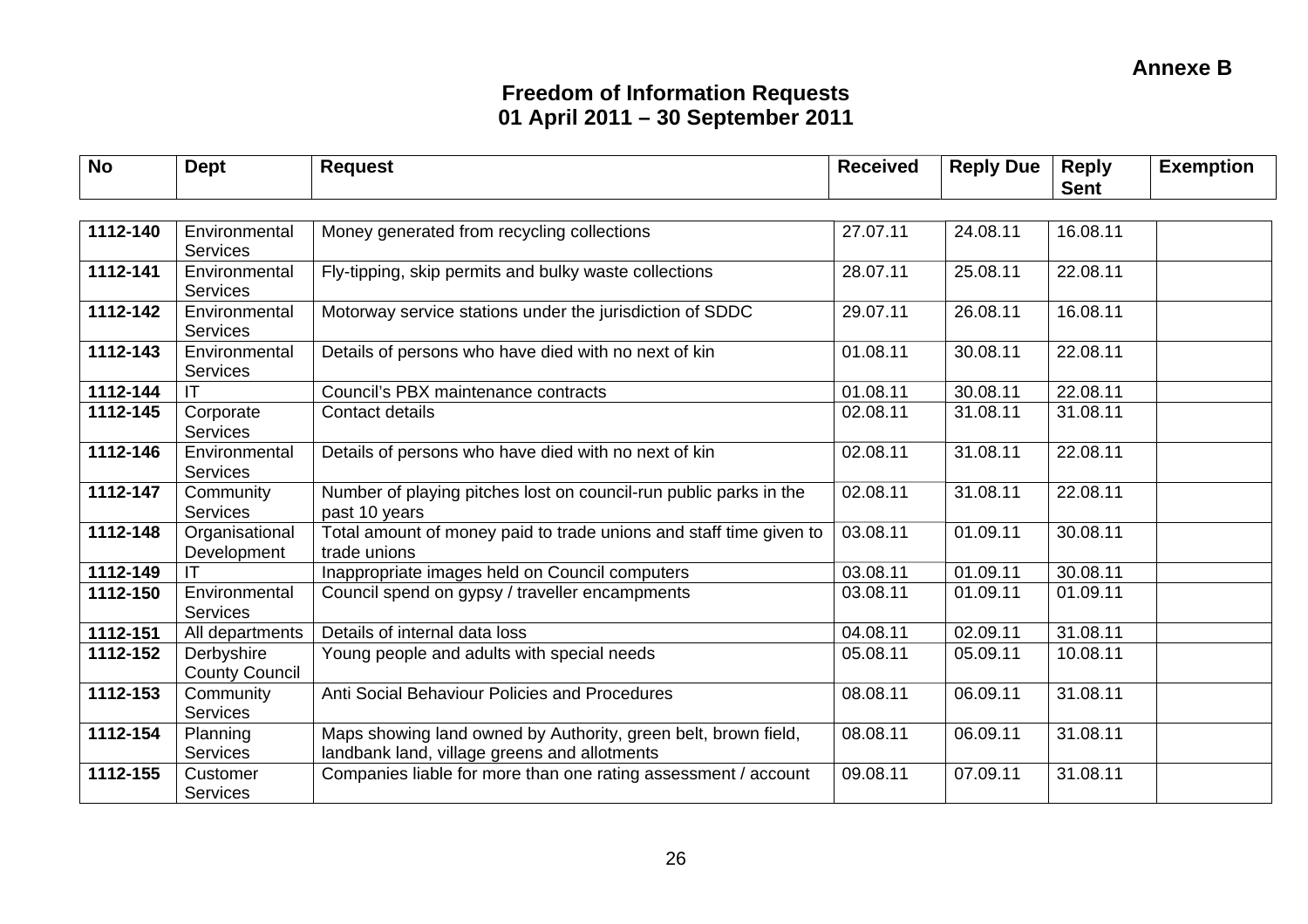| <b>No</b> | <b>Dept</b>                              | <b>Request</b>                                                                  | <b>Received</b> | <b>Reply Due</b> | <b>Reply</b><br><b>Sent</b> | <b>Exemption</b> |
|-----------|------------------------------------------|---------------------------------------------------------------------------------|-----------------|------------------|-----------------------------|------------------|
|           |                                          |                                                                                 |                 |                  |                             |                  |
| 1112-156  | Environmental<br><b>Services</b>         | Copies of letters sent to residents                                             | 09.08.11        | 07.09.11         | 01.09.11                    |                  |
| 1112-157  | Environmental<br>Services                | Copies of letters re high hedge complaint                                       | 09.08.11        | 07.09.11         | 01.09.11                    |                  |
| 1112-158  | Customer<br><b>Services</b>              | Empty commercial properties within the area                                     | 10.08.11        | 08.09.11         | 18.08.11                    |                  |
| 1112-159  | Organisational<br>Development            | Voluntary early retirements, redundancies, agency workers and<br>apprentices    | 10.08.11        | 08.09.11         | 06.09.11                    |                  |
| 1112-160  | Finance /<br>Community<br>Services       | Council expenditure in Leisure area                                             | 11.08.11        | 09.09.11         | 07.09.11                    |                  |
| 1112-161  | Derbyshire<br><b>County Council</b>      | <b>Trading Standards</b>                                                        | 11.08.11        | 09.09.11         | 18.08.11                    |                  |
| 1112-162  | Planning<br>Services                     | Details of planning application                                                 | 11.08.11        | 09.09.11         | 01.09.11                    |                  |
| 1112-163  | Planning<br>Services                     | Local Plan, number of staff in department and budget                            | 12.08.11        | 10.09.11         | 06.09.11                    |                  |
| 1112-164  | Environmental<br><b>Services</b>         | Details of persons who have died with no next of kin                            | 12.08.11        | 10.09.11         | 06.09.11                    |                  |
| 1112-165  | Corporate<br>Services                    | Number of staff and time spent dealing with FOI and Data<br>Protection requests | 15.08.11        | 13.09.11         | 13.09.11                    |                  |
| 1112-166  | Derbyshire<br><b>County Council</b>      | Traffic control and street furniture                                            | 15.08.11        | 13.09.11         | 31.08.11                    |                  |
| 1112-167  | Customer<br>Services                     | Residential Council Tax collected, written off or passed to Bailiffs            | 16.08.11        | 14.09.11         | 09.09.11                    |                  |
| 1112-168  | Legal &<br>Democratic<br><b>Services</b> | <b>Councillor details</b>                                                       | 16.08.11        | 14.09.11         | 31.08.11                    |                  |
| 1112-169  | Derbyshire<br><b>County Council</b>      | Vulnerable children and adults                                                  | 16.08.11        | 14.09.11         | 18.08.11                    |                  |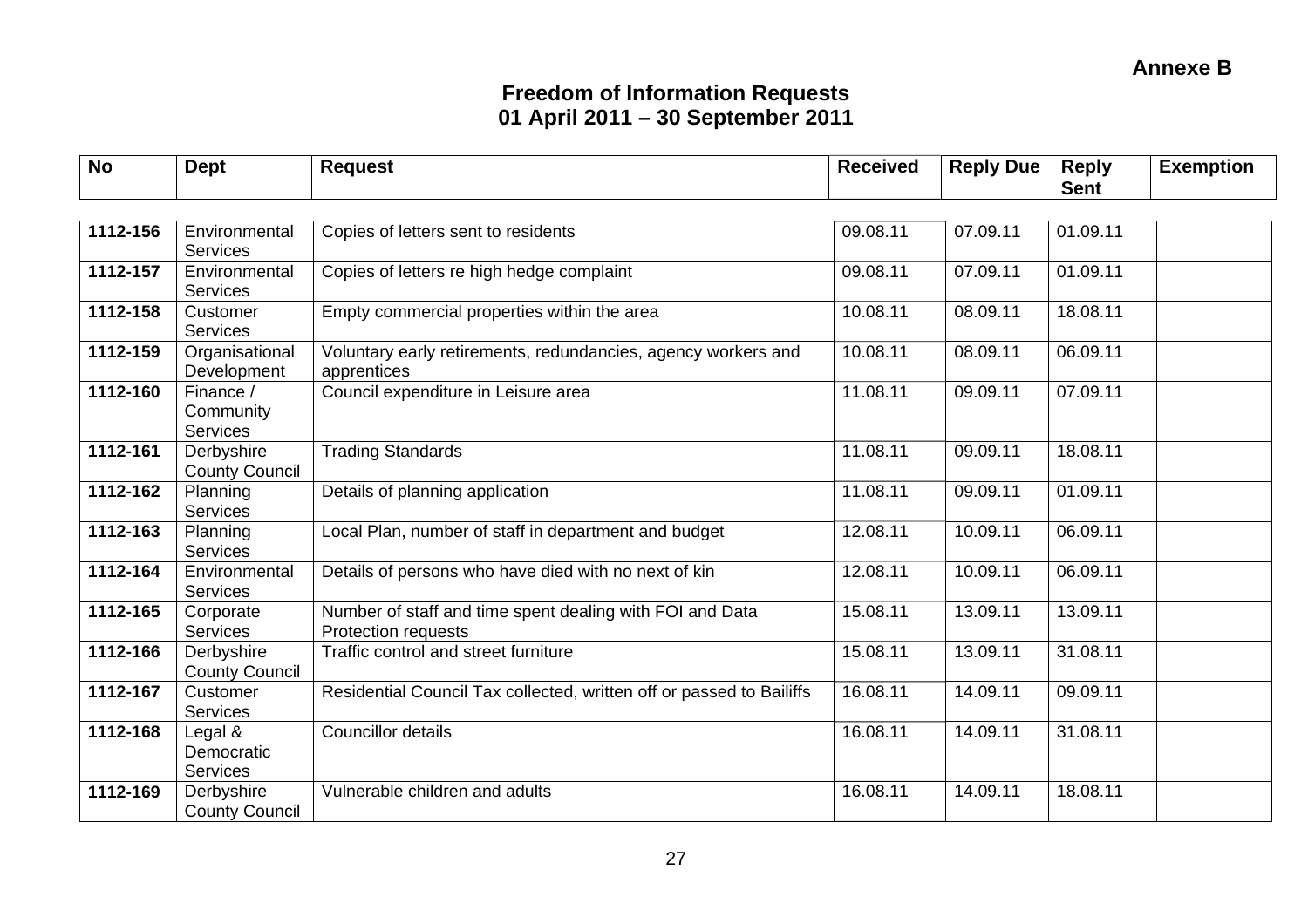| <b>No</b> | <b>Dept</b>                              | <b>Request</b>                                                                                                                                               | <b>Received</b> | <b>Reply Due</b> | <b>Reply</b><br><b>Sent</b> | <b>Exemption</b>                   |
|-----------|------------------------------------------|--------------------------------------------------------------------------------------------------------------------------------------------------------------|-----------------|------------------|-----------------------------|------------------------------------|
|           |                                          |                                                                                                                                                              |                 |                  |                             |                                    |
| 1112-170  | Environmental<br><b>Services</b>         | Stray animals                                                                                                                                                | 17.08.11        | 15.09.11         | 13.09.11                    |                                    |
| 1112-171  | Community<br><b>Services</b>             | Information relating to crematoria and cemeteries                                                                                                            | 17.08.11        | 15.09.11         | 19.08.11                    |                                    |
| 1112-172  | Legal &<br>Democratic<br><b>Services</b> | Personal searches of the Local Land Charge register                                                                                                          | 18.08.11        | 16.09.11         | 12.09.11                    | Partial<br>exemption<br>Section 42 |
| 1112-173  | Environmental<br><b>Services</b>         | Details of persons who have died with no next of kin                                                                                                         | 18.08.11        | 16.09.11         | 12.09.11                    |                                    |
| 1112-174  | Environmental<br><b>Services</b>         | Details of persons who have died with no next of kin                                                                                                         | 18.08.11        | 16.09.11         | 12.09.11                    |                                    |
| 1112-175  | Legal &<br>Democratic<br><b>Services</b> | Correspondence between Land Charges staff and all other bodies<br>regarding specific subjects                                                                | 19.08.11        | 19.09.11         | 16.09.11                    |                                    |
| 1112-176  | Planning<br>Services                     | Planning applications submitted since 01.08.11 re Mosques,<br>Islamic Institutes, Community Centres, Cultural Centres and<br><b>Islamic Schools/colleges</b> | 22.08.11        | 20.09.11         | 07.09.11                    |                                    |
| 1112-177  | Planning<br><b>Services</b>              | Copies of correspondence regarding a public house in Willington                                                                                              | 22.08.11        | 20.09.11         | 10.11.11                    | Partial<br>exemption<br>Section 40 |
| 1112-178  | Environmental<br><b>Services</b>         | Details of information on Pest Control                                                                                                                       | 24.08.11        | 22.09.11         | 27.09.11                    |                                    |
| 1112-179  | Corporate<br><b>Services</b>             | <b>Service Level Agreements</b>                                                                                                                              | 23.08.11        | 21.09.11         | 23.08.11                    | Withdrawn                          |
| 1112-180  | Environmental<br><b>Services</b>         | Details of persons who have died with no next of kin                                                                                                         | 24.08.11        | 22.09.11         | 12.09.11                    |                                    |
| 1112-181  | Customer<br><b>Services</b>              | Business Rate accounts for properties up to a rateable value<br>threshold of £12,000                                                                         | 24.08.11        | 22.09.11         | 13.09.11                    |                                    |
| 1112-182  | Derbyshire<br><b>County Council</b>      | <b>Youth Service Provision</b>                                                                                                                               | 24.08.11        | 22.09.11         | 31.08.11                    |                                    |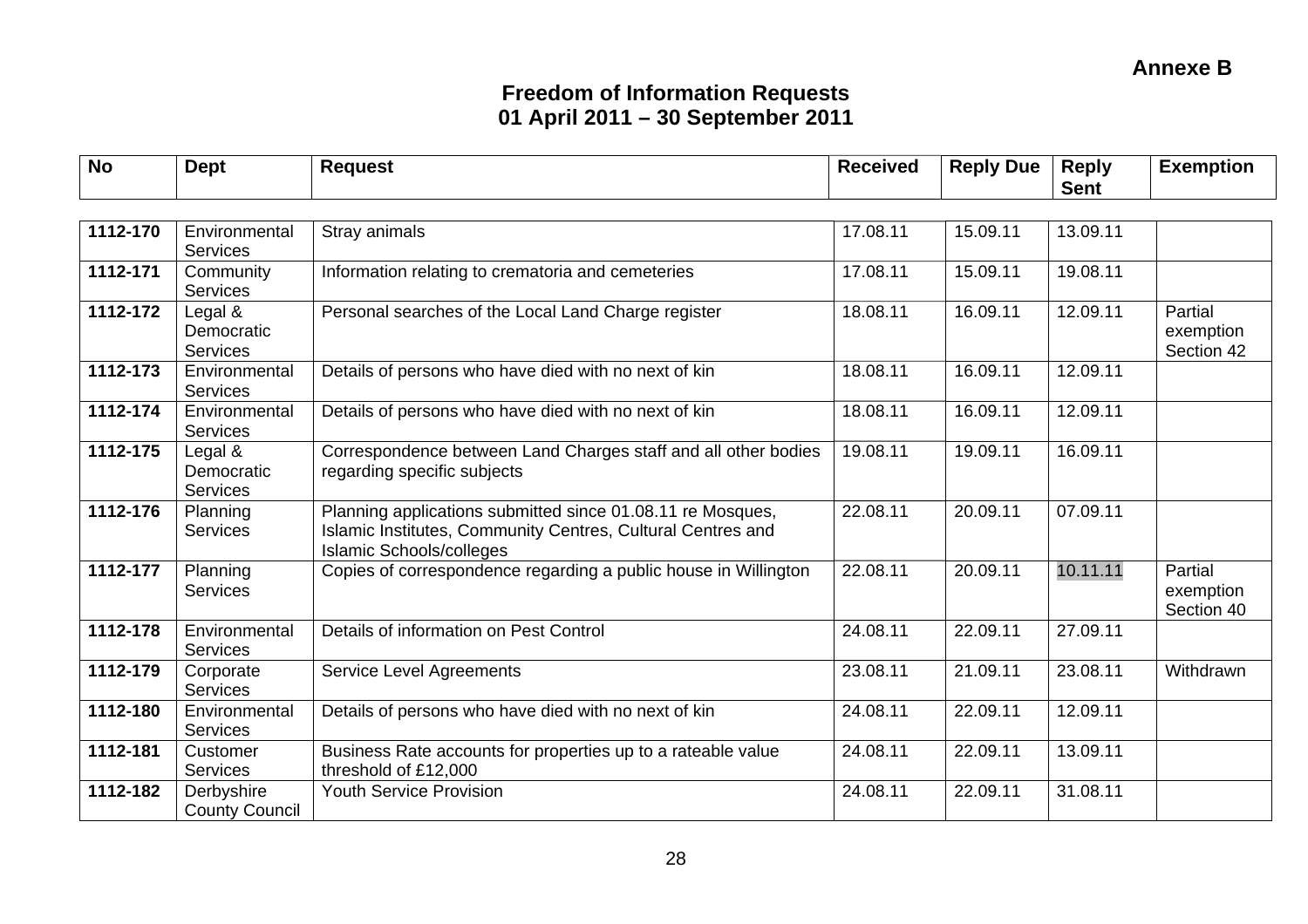| <b>No</b> | <b>Dept</b>                         | <b>Request</b>                                                                        | <b>Received</b> | <b>Reply Due</b> | <b>Reply</b><br><b>Sent</b> | <b>Exemption</b>                   |
|-----------|-------------------------------------|---------------------------------------------------------------------------------------|-----------------|------------------|-----------------------------|------------------------------------|
|           |                                     |                                                                                       |                 |                  |                             |                                    |
| 1112-183  | Environmental                       | Garra rufa fish treatments                                                            | 25.08.11        | 23.09.11         | 13.09.11                    |                                    |
|           | <b>Services</b>                     |                                                                                       |                 |                  |                             |                                    |
| 1112-184  | Legal &<br>Democratic<br>Services   | Copies of all files in which APPS is mentioned                                        | 25.08.11        | 23.09.11         | 12.10.11                    |                                    |
| 1112-185  | Environmental<br><b>Services</b>    | Details of persons who have died with no next of kin                                  | 26.08.11        | 26.09.11         | 13.09.11                    |                                    |
| 1112-186  | Finance                             | Cost of providing a translation service for last 3 years                              | 30.08.11        | 27.09.11         | 13.09.11                    |                                    |
| 1112-187  | Derbyshire<br><b>County Council</b> | Parking charges                                                                       | 31.08.11        | 28.09.11         | 13.09.11                    |                                    |
| 1112-188  | Customer<br><b>Services</b>         | Details of business properties with historic credit on their accounts                 | 31.08.11        | 28.09.11         | 30.09.11                    |                                    |
| 1112-189  | Community<br>Services               | Allotment tenancy agreements                                                          | 31.08.11        | 28.09.11         | 29.09.11                    |                                    |
| 1112-190  | Planning<br><b>Services</b>         | Correspondence between SDDC and DCC relating to Willington<br>Picnic Area Development | 31.08.11        | 28.09.11         | 10.11.11                    | Partial<br>exemption<br>Section 40 |
| 1112-191  | Environmental<br><b>Services</b>    | Incidents of pest infestation during last two years                                   | 01.09.11        | 30.09.11         | 03.10.11                    |                                    |
| 1112-192  | Finance                             | Primary Authority Partnership payments                                                | 05.09.11        | 03.10.11         | 30.09.11                    |                                    |
| 1112-193  |                                     | <b>Wide Area Network</b>                                                              | 05.09.11        | 03.10.11         | 30.09.11                    |                                    |
| 1112-194  | Customer<br><b>Services</b>         | Equita bailiff company                                                                | 06.09.11        | 04.10.11         | 04.10.11                    |                                    |
| 1112-195  | Environmental<br><b>Services</b>    | Impact of Animal Welfare Legislation on Local Authorities                             | 06.09.11        | 04.10.11         | 27.09.11                    |                                    |
| 1112-196  | Derbyshire<br><b>County Council</b> | Applications for new registrations of 'common land'                                   | 07.09.11        | 05.10.11         | 04.10.11                    |                                    |
| 1112-197  | Organisational<br>Development       | Number of employees at SDDC                                                           | 08.09.11        | 06.10.11         | 29.09.11                    |                                    |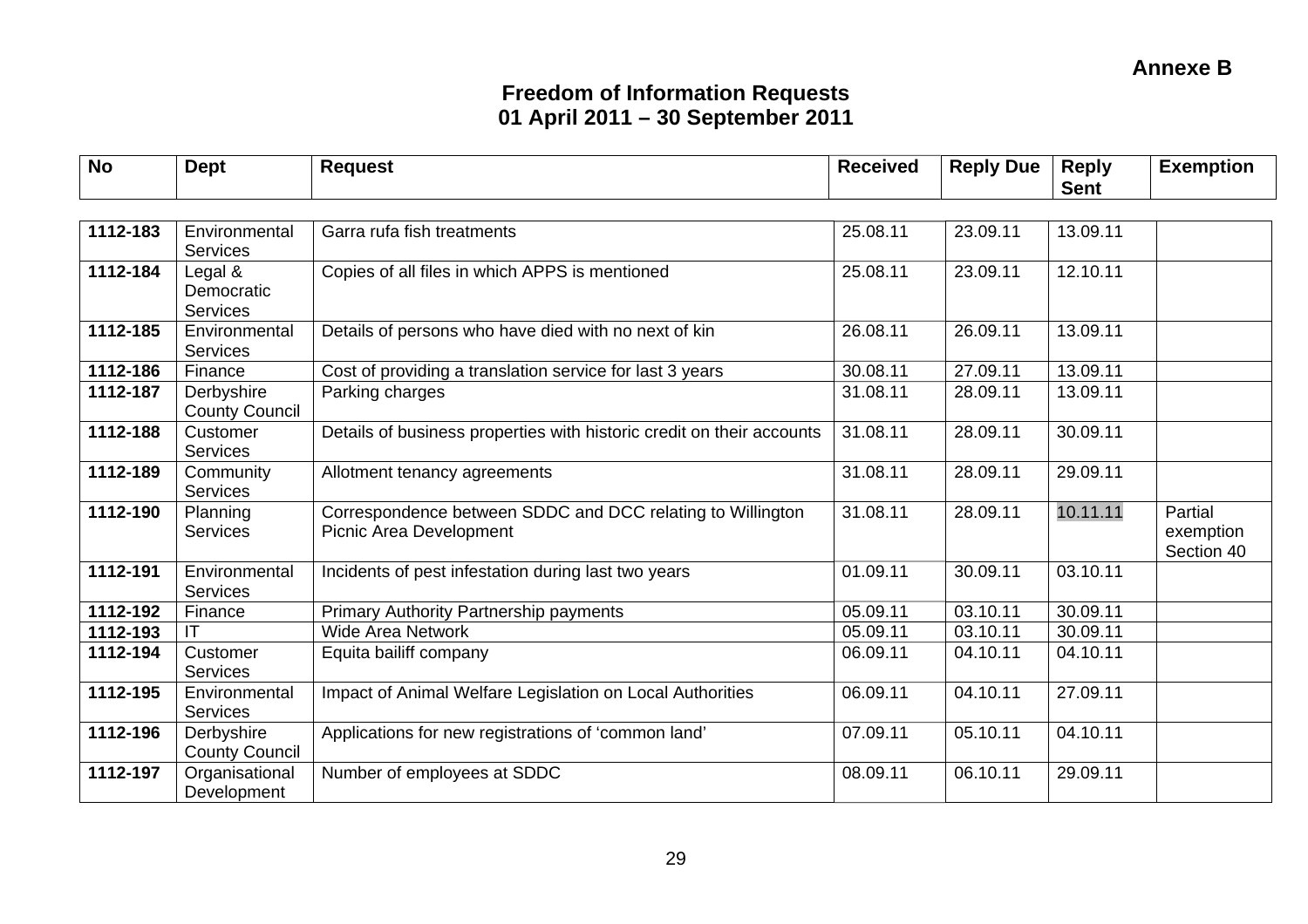| <b>No</b> | <b>Dept</b>                         | <b>Request</b>                                                                                                                                                    | <b>Received</b> | <b>Reply Due</b> | <b>Reply</b><br><b>Sent</b> | <b>Exemption</b> |
|-----------|-------------------------------------|-------------------------------------------------------------------------------------------------------------------------------------------------------------------|-----------------|------------------|-----------------------------|------------------|
|           |                                     |                                                                                                                                                                   |                 |                  |                             |                  |
| 1112-198  | Planning<br>Services                | Biodiversity and habitat offsetting schemes - planning permission<br>granted                                                                                      | 09.09.11        | 07.10.11         | 05.10.11                    |                  |
| 1112-199  | Customer<br>Services                | Credits and Debits on NNDR accounts                                                                                                                               | 09.09.11        | 07.10.11         | 23.09.11                    |                  |
| 1112-200  | Finance                             | Payments to Conference and Event Organisers over last three<br>financial years                                                                                    | 12.09.11        | 10.10.11         | 04.10.11                    |                  |
| 1112-201  | Organisational<br>Development       | Compensation following accidents at work                                                                                                                          | 12.09.11        | 10.10.11         | 04.10.10                    |                  |
| 1112-202  | Community<br>Services               | List of all public space surveillance camera positions                                                                                                            | 12.09.11        | 10.10.11         | 11.10.11                    |                  |
| 1112-203  | Customer<br>Services                | List of credits held on clients current and historic business rates                                                                                               | 12.09.11        | 10.10.11         | 12.09.11                    |                  |
| 1112-204  | Derbyshire<br><b>County Council</b> | Staffing and budget information relating to Connexions                                                                                                            | 13.09.11        | 11.10.11         | 23.09.11                    |                  |
| 1112-205  | Planning<br><b>Services</b>         | <b>National Planning Policy Framework</b>                                                                                                                         | 13.09.11        | 11.10.11         | 23.09.11                    |                  |
| 1112-206  | Environmental<br>Services           | Persons who have died with no known next of kin                                                                                                                   | 16.09.1         | 14.10.11         | 13.10.11                    |                  |
| 1112-207  | Customer<br>Services                | Property occupied from April 2010 onwards                                                                                                                         | 16.09.11        | 14.10.11         | 29.09.11                    |                  |
| 1112-208  | Derbyshire<br><b>County Council</b> | What is the LA's policy & practice on recording of meetings with<br>the LA by service users especially in Social Services matter under<br>the Children's Act 1989 | 19.09.11        | 17.10.11         | 11.10.11                    |                  |
| 1112-209  | Environmental<br><b>Services</b>    | <b>Total Annual Expenditure for Stray Dog Control</b>                                                                                                             | 19.09.11        | 17.10.11         |                             |                  |
| 1112-210  | Environmental<br><b>Services</b>    | Winter service road surface gritting resources and trigger<br>temperature                                                                                         | 20.09.11        | 18.10.11         | 11.10.11                    |                  |
| 1112-211  | Derbyshire<br><b>County Council</b> | Information relating to street lighting                                                                                                                           | 21.09.11        | 19.10.11         | 29.09.11                    |                  |